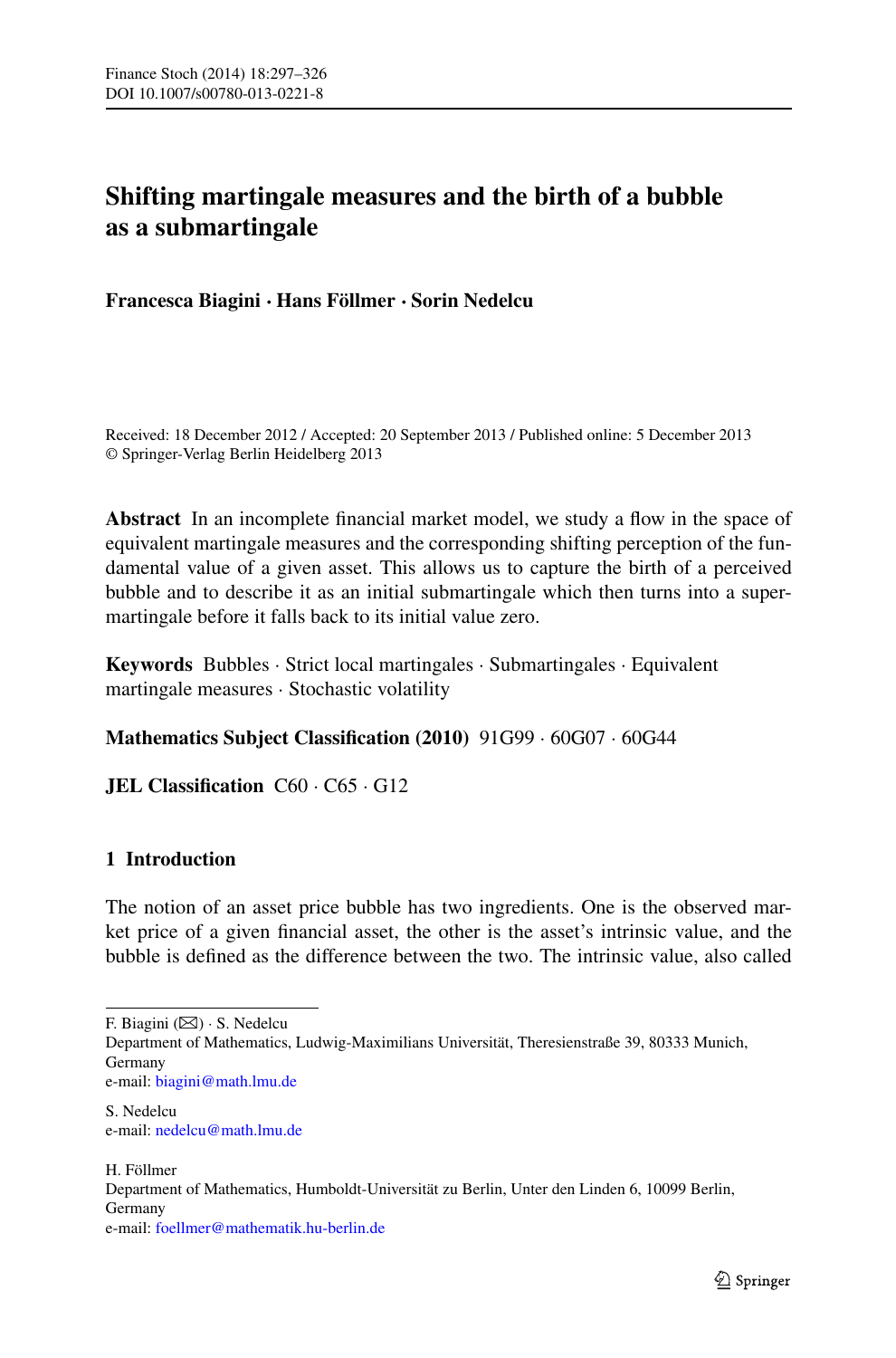the fundamental value of the asset, is usually defined as the expected sum of future discounted dividends. Since it involves an expectation, this second ingredient of the bubble may involve a considerable amount of model ambiguity: What looks like a bubble to some may be not a bubble for others, if their perception of the fundamental value happens to coincide with the actual price. It has been shown, however, that bubbles arise even in experimental situations where there is no ambiguity about the probabilistic setting, and where market participants are informed of the resulting fundamental value at all times; see Smith et al. [\[25](#page-29-0)]. From an economic point of view, the main challenge therefore consists in explaining how such bubbles are generated at the microeconomic level by the interaction of market participants; see for instance Tirole [\[26](#page-29-1)], Harrison and Kreps [[10\]](#page-28-0), DeLong et al. [[7\]](#page-28-1), Scheinkman and Xiong [[23\]](#page-29-2), Abreu and Brunnermeier [\[1](#page-28-2)], Föllmer et al. [[8\]](#page-28-3) and the references therein.

In this paper, however, we make no attempt to contribute to a deeper economic understanding of bubbles on the side of price formation. Instead, we focus on the perception of the fundamental value. More precisely, we consider the following question, which has already been studied by Jarrow et al. [\[17](#page-28-4)], and which arises naturally in the standard setting of an incomplete financial market model. Here the discounted price process of a liquid financial asset is given in advance as a semimartingale *S* on some filtered probability space. If *D* denotes the associated cumulative discounted dividend process, then absence of arbitrage implies the existence of an equivalent measure which turns the wealth process  $W = S + D$  into a local martingale. Following an argument of Harrison and Kreps [[10\]](#page-28-0), any such measure can be seen as a prediction scheme that is consistent with the observed price process *S* if we take a speculative point of view, taking into account not only future dividends, but also the possibility of selling the asset at some future time. However, if we take a fundamental point of view and restrict attention to future dividends, then different martingale measures may give a different assessment. Suppose that at any time, the fundamental value of the asset is computed as the conditional expectation of future discounted dividends under some equivalent local martingale measure. Time consistency would require that all these conditional expectations are computed under the same martingale measure *R*. Denoting by  $S^R$  the resulting fundamental value process, the bubble is now defined as the difference  $S - S^R$ , and this will be a nonnegative local martingale under *R*. There is a growing literature about such bubbles and their various effects; see for instance Loewenstein and Willard [[20\]](#page-28-5), Cox and Hobson [\[4](#page-28-6)], Jarrow and Madan [\[12](#page-28-7)], Jarrow/Protter et al. [[11,](#page-28-8) [13,](#page-28-9) [14,](#page-28-10) [16,](#page-28-11) [17\]](#page-28-4). In Jarrow and Protter [[15\]](#page-28-12), the novel concept of a relative asset bubble is introduced, which allows the study of price bubbles for assets with bounded payoffs such as defaultable bonds. The connection between bubbles and the prices of derivatives written on assets whose price process is driven by a strict local martingale has been studied in Pal and Protter [\[21](#page-28-13)] and Kardaras et al. [[19\]](#page-28-14). In [\[19](#page-28-14)], the authors provide a decomposition of the price of certain classes of path-dependent options into a "non-bubble" term and a default term. In a recent paper which focuses on currency exchange rates, Carr et al. [\[3](#page-28-15)] use the Föllmer measure to construct a pricing operator for complete models where the exchange rate is driven by a strict local martingale. This construction allows to preserve put-call parity and also provides the minimal joint replication price for a contingent claim. For a comprehensive survey of the recent mathematical literature on financial bubbles, we refer to Protter [\[22](#page-29-3)].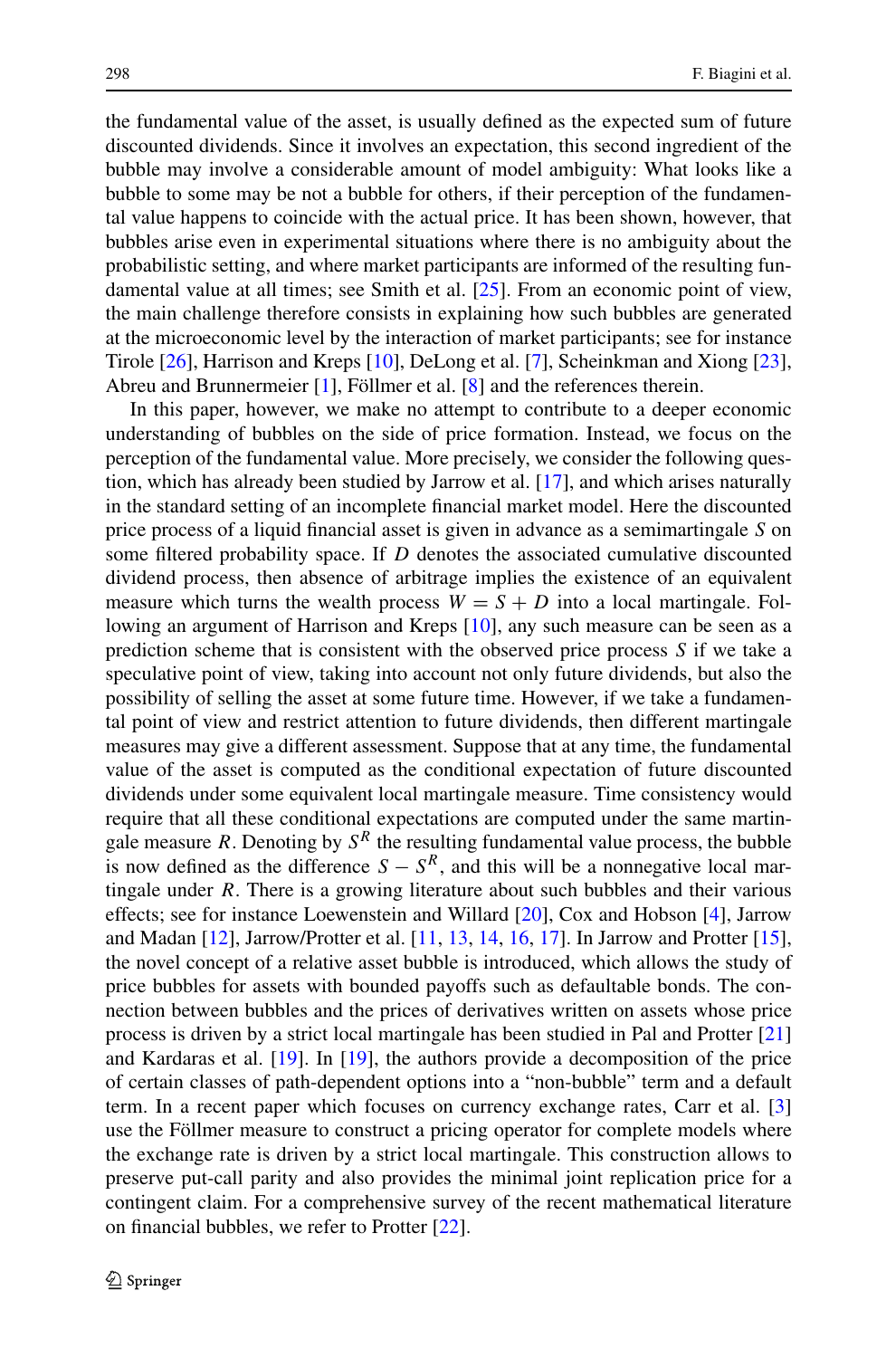But in such a setting, where the bubble is defined in terms of one fixed martingale measure *, there are only two possibilities: Either the bubble starts at some strictly* positive initial value, or it is zero all the time. So how do we capture the birth of a bubble in the standard framework of an incomplete financial market? To this end, we have to give up time consistency and the corresponding choice of one single equivalent martingale measure. While time consistency may be desirable from a normative point of view, there are many factors at work at the microeconomic level that may cause, at the aggregate level, a shift of the martingale measure. In particular, herding behavior of heterogeneous agents with interacting preferences and expectations may have this effect. It is therefore plausible to introduce a dynamics in the space of equivalent local martingale measures, and to look at the corresponding shifting perceptions of the fundamental value. In their paper on "Asset price bubbles in incomplete financial markets" [[17\]](#page-28-4), Jarrow, Protter and Shimbo do take that point of view. They consider a dynamics of regime switching, where the martingale measure can only change at certain times. In this picture, a bubble will pop up at some stopping time, and then it will suddenly disappear again at some later stopping time.

In the present paper, we consider a different picture. Our aim is to capture the slow birth of a perceived bubble starting at zero, and to describe it as an initial submartingale. To this end, we fix two martingale measures *Q* and *R*. Under the measure *Q*, the wealth process *W* is a uniformly integrable martingale, we have  $S = S^Q$ , and there is no perception of a bubble. Under the measure *R*, the process *W* is no longer uniformly integrable, we have  $S > S<sup>R</sup>$ , and so a bubble is perceived under *R*. A martingale measure is often interpreted as a price equilibrium corresponding to the subjective preferences and expectations of some representative agent; see for example Föllmer and Schied [[9,](#page-28-16) Sect. 3.1]. In the case of the martingale measure *Q*, this subjective view is "optimistic", or "exuberant": the actual price is seen to be fully justified by the perceived fundamental value. In the case of  $R$ , the view is "pessimistic" or "sober", and there is a bubble in the eye of the beholder.

The coexistence of such martingale measures  $Q$  and  $R$  holds for a wide variety of incomplete financial market models. This is illustrated by a generic example due to Delbaen and Schachermayer [\[6](#page-28-17)] and by the stochastic volatility model discussed by Sin [[24\]](#page-29-4). Furthermore, these examples show that typically the following condition is satisfied: The fundamental wealth  $W^R = S^R + D$  perceived under the "sober" measure *R* behaves as a submartingale under the "optimistic" measure *Q*. In other words, under  $Q$  it is expected that the assessment  $W^R$ , which seems too pessimistic from that point of view, has a tendency to be adjusted in the upward direction.

In Sect. [3](#page-6-0), we study a flow  $\mathcal{R} = (R_t)_{t \geq 0}$  in the space of martingale measures that moves from the initial measure *Q* to the measure *R* via convex combinations of *Q* and *R*, which put an increasing weight on *R*; for an economic interpretation of such a flow in terms of a microeconomic model of interacting agents in the spirit of [[8\]](#page-28-3), see Remark [3.3](#page-8-0). The corresponding shifting perception of the fundamental value, computed at time  $t$  in terms of the martingale measure  $R_t$ , is described by the fundamental value process  $S^R$ . We denote by  $\beta^R = S - S^R$  the resulting R-bubble perceived under the flow  $R$ , and we assume that the above condition on the submartingale behavior of  $W^R$  under Q is satisfied. In Theorem [3.9](#page-11-0), we show that the birth and the subsequent behavior of the R-bubble under the reference measure *R* can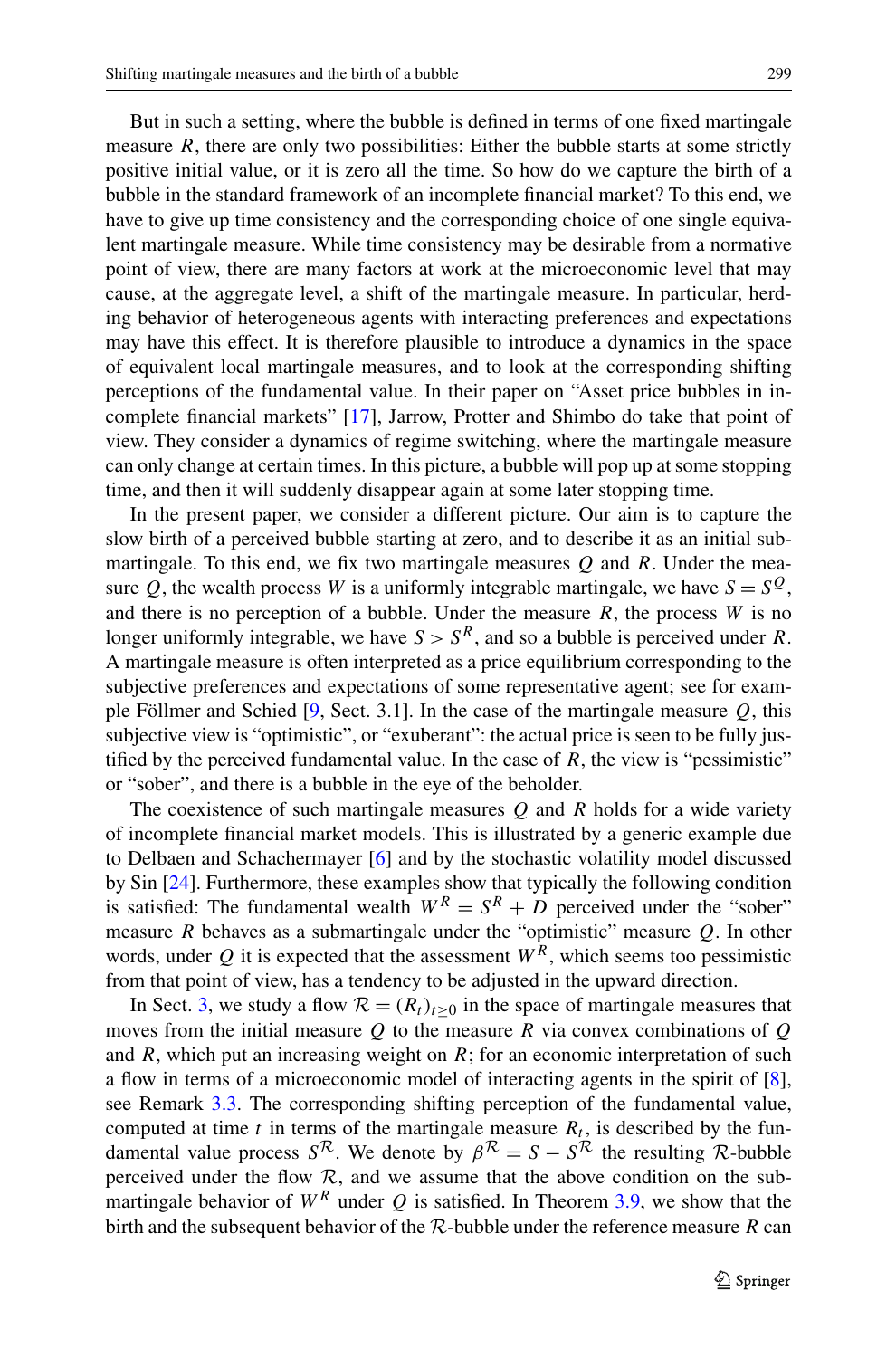be described as follows: The  $R$ -bubble starts from its initial value as a submartingale and then turns into a supermartingale before it finally falls back to zero.

In Sect. [4,](#page-13-0) we look at the example of Delbaen and Schachermayer [[6\]](#page-28-17) where the price process *S* along with the measures *Q* and *R* is defined in terms of two independent continuous martingales, for instance by two independent geometric Brownian motions. Here the processes  $W^R$  and  $\beta^R$  can be computed explicitly, and we can easily verify our condition on the submartingale behavior of *W<sup>R</sup>* under *Q*. In Sect. [5](#page-15-0), we verify the same condition for a variant of the stochastic volatility model discussed by Sin [[24\]](#page-29-4). But we also show that the model can be modified in such a way that the condition no longer holds. In the final Sect. [6](#page-19-0), we change our point of view: Instead of using *R* as a reference measure, we compute the canonical decomposition of the R-bubble under the measure *Q*. Here again, the birth of the bubble can be described as an initial submartingale. Its subsequent behavior is now more delicate though, as illustrated in the context of the Delbaen–Schachermayer example.

<span id="page-3-0"></span>Our study of a simple flow between two martingale measures of different types complements the study of successive regime switching in [[17](#page-28-4)], and it sheds new light on the birth of a perceived bubble. Both case studies should be seen as first steps towards a systematic investigation of dynamics in the space of martingale measures. Ultimately, any dynamics at that level should be derived from an underlying dynamics at the microeconomic level of interacting market participants and thus be connected with the literature mentioned above, but this is beyond the scope of the present paper.

### **2 The setting**

We consider a market model that contains a risky asset and a money market account. We use the money market account as numéraire, and so we may assume that it is constantly equal to 1. The risky asset generates an uncertain cumulative cash-flow, modeled as a nonnegative increasing and adapted right-continuous process  $D = (D_t)_{t>0}$ on a filtered probability space  $(\Omega, \mathcal{F}, (\mathcal{F}_t)_{t>0}, P)$  that satisfies the usual conditions. In order to simplify the presentation, **we assume that the filtration is such that all martingales have continuous paths.**

*Remark 2.1* The process  $D = (D_t)_{t>0}$  may be viewed as a cumulative dividend process. There could be some maturity date or default time  $\zeta$  such that  $D_t = D_{\zeta}$  on  ${\zeta \le t}$ , and then the value  $X := (D_{\zeta} - D_{\zeta-})1_{{\zeta < \infty}}$  can be interpreted as a terminal payoff or liquidation value, as in the setting of [[17\]](#page-28-4).

The *market price* of the asset is given by the nonnegative, adapted càdlàg process  $S = (S_t)_{t\geq0}$ . We denote by  $W = (W_t)_{t\geq0}$  the corresponding *wealth process* defined by

$$
W_t = S_t + D_t, \quad t \ge 0.
$$

Our focus will be on the class of globally equivalent local martingale measures for *W*. More precisely, we denote by  $\mathcal{M}_{loc}(W)$  the class of all probability measures  $Q \approx P$ such that *W* is a local martingale under *Q*, and we assume that

$$
\mathcal{M}_{loc}(W) \neq \emptyset.
$$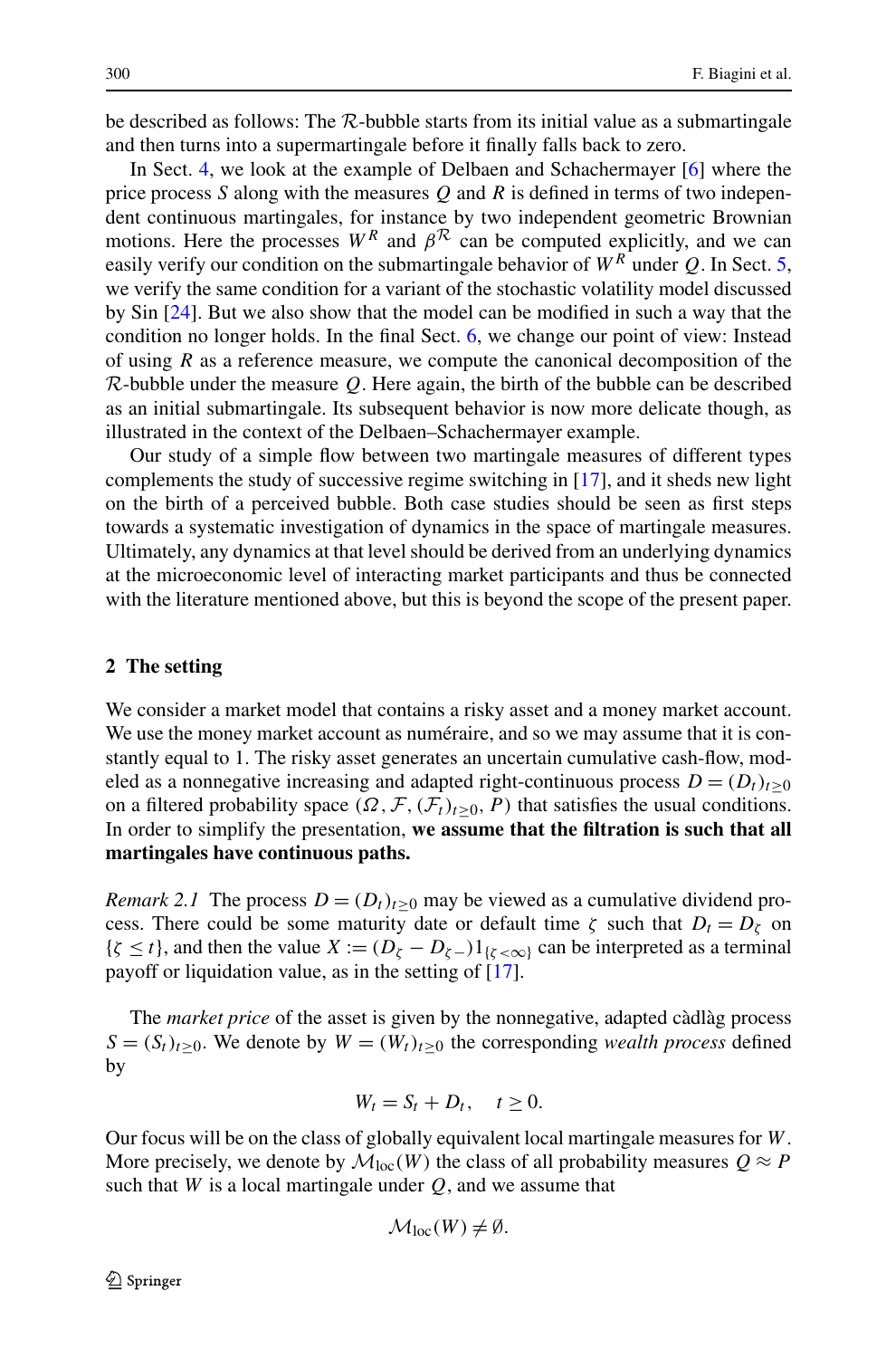This clearly implies that there is no free lunch with vanishing risk (NFLVR); cf. Delbaen and Schachermayer [\[5](#page-28-18)]. It is satisfied by our case studies in Sects. [4](#page-13-0) and [5.](#page-15-0)

*Remark 2.2* Suppose that in analogy to Bouchard and Nutz [[2\]](#page-28-19), we are in a situation of model uncertainty where no probability measure is given ex ante. In this case, we should assume the existence of some local martingale measure *Q* for *W* and define  $\mathcal{M}_{loc}(W)$  in terms of the reference measure  $P := Q$ .

<span id="page-4-4"></span>For any probability measure  $Q \in \mathcal{M}_{loc}(W)$  and at any time *t*, the given price  $S_t$  is justified from the point of view of *Q* if we take into account not only the expectation of the future cumulative cash-flow, but also the option to sell the asset at some future time  $\tau$ . As in [\[10](#page-28-0)], this is made precise by [\(2.1\)](#page-4-0) below, and in particular by its second part.

**Lemma 2.3** *For any*  $Q \in \mathcal{M}_{loc}(W)$ , *the limits*  $S_{\infty} := \lim_{t \to \infty} S_t$ ,  $W_{\infty} := \lim_{t \to \infty} W_t$ *and*  $D_{\infty} := \lim_{t \to \infty} D_t$  *exist a.s. and in*  $L^1(Q)$ *, and* 

<span id="page-4-3"></span><span id="page-4-0"></span>
$$
S_t = \underset{\tau \ge t}{\operatorname{ess\,sup}} \mathbb{E}_{Q}[D_{\tau} - D_t + S_{\tau}|\mathcal{F}_t]
$$
\n(2.1)

$$
= \underset{\tau \ge t}{\operatorname{ess\,sup}} \mathbb{E}_{\mathcal{Q}}[D_{\tau} - D_t + S_{\tau} 1_{\{\tau < \infty\}} | \mathcal{F}_t],\tag{2.2}
$$

*where the essential supremum is taken over all stopping times*  $\tau \geq t$ .

*Proof* As *W* is a nonnegative local martingale and hence a supermartingale under *Q*, the limit  $W_{\infty} := \lim_{t \to \infty} W_t$  exists *Q*-a.s. and in  $L^1(Q)$ . So does  $S_{\infty} := \lim_{t \to \infty} S_t$ , since the limit  $D_{\infty} := \lim_{t \to \infty} D_t$  exists by monotonicity. Thus the right-hand side of ([2.1](#page-4-0)) is well defined. Moreover,

<span id="page-4-5"></span><span id="page-4-2"></span><span id="page-4-1"></span>
$$
W_t \ge \mathbb{E}_{Q}[W_{\tau}|\mathcal{F}_t]
$$
\n(2.3)

for any stopping time  $\tau \geq t$ , and this translates into

$$
S_t \geq \mathbb{E}_{Q}[D_{\tau} - D_t + S_{\tau}|\mathcal{F}_t] \geq \mathbb{E}_{Q}[D_{\tau} - D_t + S_{\tau}1_{\{\tau < \infty\}}|\mathcal{F}_t].\tag{2.4}
$$

On the other hand, we get equality in [\(2.3\)](#page-4-1), and hence in [\(2.4\)](#page-4-2), for  $n > t$  and  $\tau = \sigma \wedge n$ whenever  $\sigma$  is a localizing stopping time for *W* and *Q*, and so we have shown ([2.1](#page-4-0)) and  $(2.2)$  $(2.2)$ .

In particular, Lemma [2.3](#page-4-4) implies

$$
S_t \ge S_t^Q := \mathbb{E}_Q[D_\infty - D_t | \mathcal{F}_t],\tag{2.5}
$$

where  $S^Q$  is the potential generated by the increasing process *D* under the measure *Q*.

**Definition 2.4** For  $Q \in M_{loc}(W)$ , the potential  $S^Q$  defined in ([2.5](#page-4-5)) is called the *fundamental price* of the asset *perceived under the measure Q*.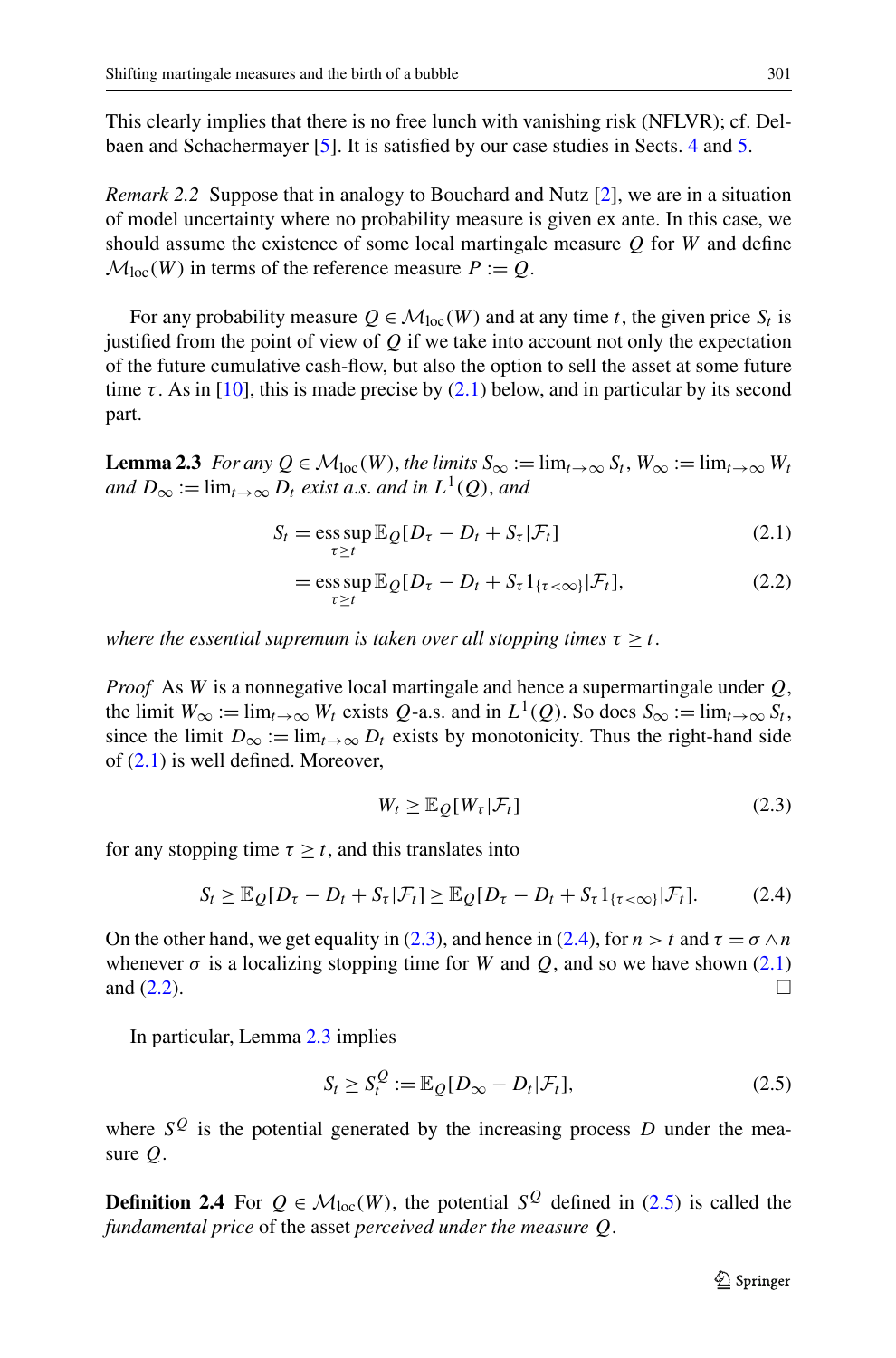Equation [\(2.1\)](#page-4-0) shows that under any martingale measure  $Q \in \mathcal{M}_{loc}(W)$ , the given price of the asset is justified from a speculative point of view, given the possibility of selling the asset at some future time. In this sense different martingale measures agree on the same price *S*. But they may provide very different assessments  $S<sup>Q</sup>$  of the asset's fundamental value. Let us discuss this point more precisely.

<span id="page-5-4"></span>As in  $[17]$  $[17]$ , we use the notation

<span id="page-5-0"></span>
$$
\mathcal{M}_{loc}(W) = \mathcal{M}_{UI}(W) \cup \mathcal{M}_{NUI}(W),
$$

where  $\mathcal{M}_{\text{UI}}(W)$  denotes the class of measures  $Q \approx P$  such that *W* is a uniformly integrable martingale under Q, and where  $\mathcal{M}_{\text{NUI}}(W) = \mathcal{M}_{\text{loc}}(W) \setminus \mathcal{M}_{\text{UI}}(W)$ . Typically, the classes  $\mathcal{M}_{\text{UU}}(W)$  and  $\mathcal{M}_{\text{NUI}}(W)$  will both be non-empty, as illustrated in the examples of Sects. [4](#page-13-0) and [5.](#page-15-0) From now on we assume that this is the case:

**Standing Assumption 2.5**  $\mathcal{M}_{\text{UI}}(W) \neq \emptyset$  and  $\mathcal{M}_{\text{NUI}}(W) \neq \emptyset$ .

**Lemma 2.6** *A measure*  $Q \in \mathcal{M}_{loc}(W)$  *belongs to*  $\mathcal{M}_{UU}(W)$  *if and only if* 

$$
S_t = \mathbb{E}_Q[D_\infty - D_t + S_\infty | \mathcal{F}_t], \quad t \ge 0.
$$
 (2.6)

*Proof* If  $Q \in \mathcal{M}_{\text{UJ}}(W)$  then

<span id="page-5-1"></span>
$$
W_t = \mathbb{E}_{Q}[W_{\infty}|\mathcal{F}_t],\tag{2.7}
$$

<span id="page-5-2"></span>and this translates into ([2.6](#page-5-0)). Conversely, condition [\(2.6\)](#page-5-0) implies ([2.7](#page-5-1)), and so *W* is a uniformly integrable martingale under  $Q$ .

We are now going to assume that the given market price *S* is justified not only from a speculative point of view as in  $(2.1)$  $(2.1)$ , but also from a fundamental point of view. This means that *S* should be perceived as the fundamental price for at least one equivalent martingale measure:

<span id="page-5-5"></span>**Assumption 2.7** There exists  $Q \in \mathcal{M}_{loc}(W)$  such that

<span id="page-5-3"></span>
$$
S = S^{\mathcal{Q}},\tag{2.8}
$$

where  $S^Q$  is the fundamental price perceived under *Q* as defined in ([2.5](#page-4-5)).

**Lemma [2.8](#page-5-3)** *Assumption* [2.7](#page-5-2) *holds if and only if*  $S_{\infty} = 0$  *a.s., and in this case* (2.8) *is satisfied if and only if*  $Q \in \mathcal{M}_{\text{UI}}(W)$ .

*Proof* In view of ([2.1](#page-4-0)), the condition *S* =  $S^Q$  implies  $S_{\infty} = 0$  a.s. Conversely, if  $S_{\infty} = 0$  a.s., then [\(2.6](#page-5-0)) shows that  $S = S^Q$  holds iff  $Q \in \mathcal{M}_{\text{UI}}(W)$ , and by Assumption  $2.5$  this class is non-empty.

From now on **we assume that Assumption [2.7](#page-5-2)** is satisfied, and so  $W_{\infty} = D_{\infty}$  a.s.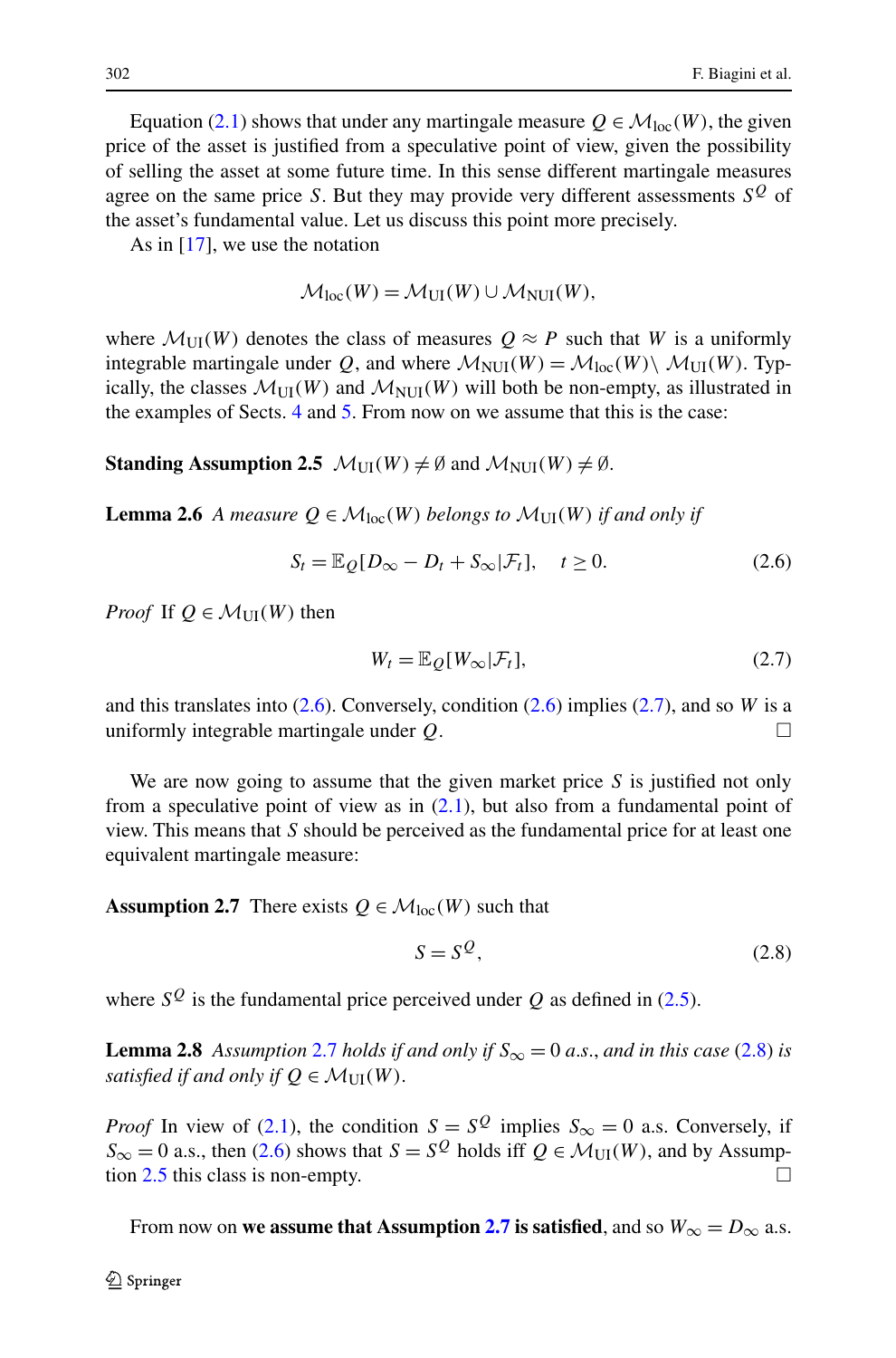**Definition 2.9** Let  $Q \in \mathcal{M}_{\text{III}}(W)$ . The process  $W^Q = S^Q + D$  defined by

<span id="page-6-1"></span>
$$
W_t^Q := \mathbb{E}_Q[D_\infty | \mathcal{F}_t], \quad t \ge 0,
$$

is called the *fundamental wealth* of the asset *perceived under Q*.

Lemma [2.3](#page-4-4) shows that the difference  $S - S^{\mathcal{Q}}$ , which is nonnegative due to [\(2.5\)](#page-4-5), does not vanish if  $Q \in \mathcal{M}_{\text{NIII}}(W)$ , and this can be interpreted as the appearance of a non-trivial "bubble".

<span id="page-6-4"></span>**Definition 2.10** For any  $Q \in \mathcal{M}_{loc}(W)$ , the nonnegative adapted process  $\beta^Q$  defined by

<span id="page-6-2"></span>
$$
\beta^{\mathcal{Q}} := S - S^{\mathcal{Q}} = W - W^{\mathcal{Q}} \ge 0
$$
\n(2.9)

is called the *bubble perceived under Q* or the *Q*-*bubble*.

Combining the preceding results, we obtain the following description of a *Q*-bubble.

**Corollary 2.11** *A measure*  $Q \in \mathcal{M}_{loc}(W)$  *belongs to*  $\mathcal{M}_{UI}(W)$  *if and only if the Q*<sup>-bubble reduces to the trivial case  $\beta^{Q} = 0$ . For  $Q \in M_{\text{NUI}}(W)$ , the *Q*-bubble  $\beta^{Q}$ </sup> *is a nonnegative local martingale such that β<sup>Q</sup>* <sup>0</sup> *>* 0 *and*

$$
\lim_{t \to \infty} \beta_t^Q = 0 \quad a.s. \text{ and in } L^1(Q). \tag{2.10}
$$

*Proof* The local martingale property follows from  $(2.9)$  since the difference of a local martingale and a uniformly integrable martingale is again a local martingale. Since both *S* and  $S^Q$  converge to 0 almost surely and in  $L^1(Q)$ , we obtain [\(2.10\)](#page-6-2).

<span id="page-6-0"></span>For  $Q \in \mathcal{M}_{\text{NUI}}(W)$ , the *Q*-bubble  $\beta^Q$  appears immediately at time 0, and then it finally dies out. In order to capture the slow birth of a bubble starting from an initial value 0, we are going to consider a flow in the space  $\mathcal{M}_{loc}(W)$  that begins in  $\mathcal{M}_{\text{UI}}(W)$  and then enters the class  $\mathcal{M}_{\text{NUI}}(W)$ .

#### **3 The birth of a bubble as a submartingale**

Consider a flow  $\mathcal{R} = (R_t)_{t>0}$  in the space of equivalent local martingale measures, given by a probability measure  $R_t \in \mathcal{M}_{loc}(W)$  for any  $t \ge 0$ . We assume that  $\mathcal R$  is càdlàg in the simple sense that the adapted process  $W^{\mathcal{R}}$  defined by

<span id="page-6-3"></span>
$$
W_t^{\mathcal{R}} := \mathbb{E}_{R_t}[D_\infty | \mathcal{F}_t], \quad t \ge 0,
$$
\n(3.1)

admits a càdlàg version. Then the same is true for the adapted process  $S<sup>R</sup>$  defined by

$$
S_t^{\mathcal{R}} := W_t^{\mathcal{R}} - D_t = \mathbb{E}_{R_t}[D_{\infty} - D_t | \mathcal{F}_t], \quad t \ge 0.
$$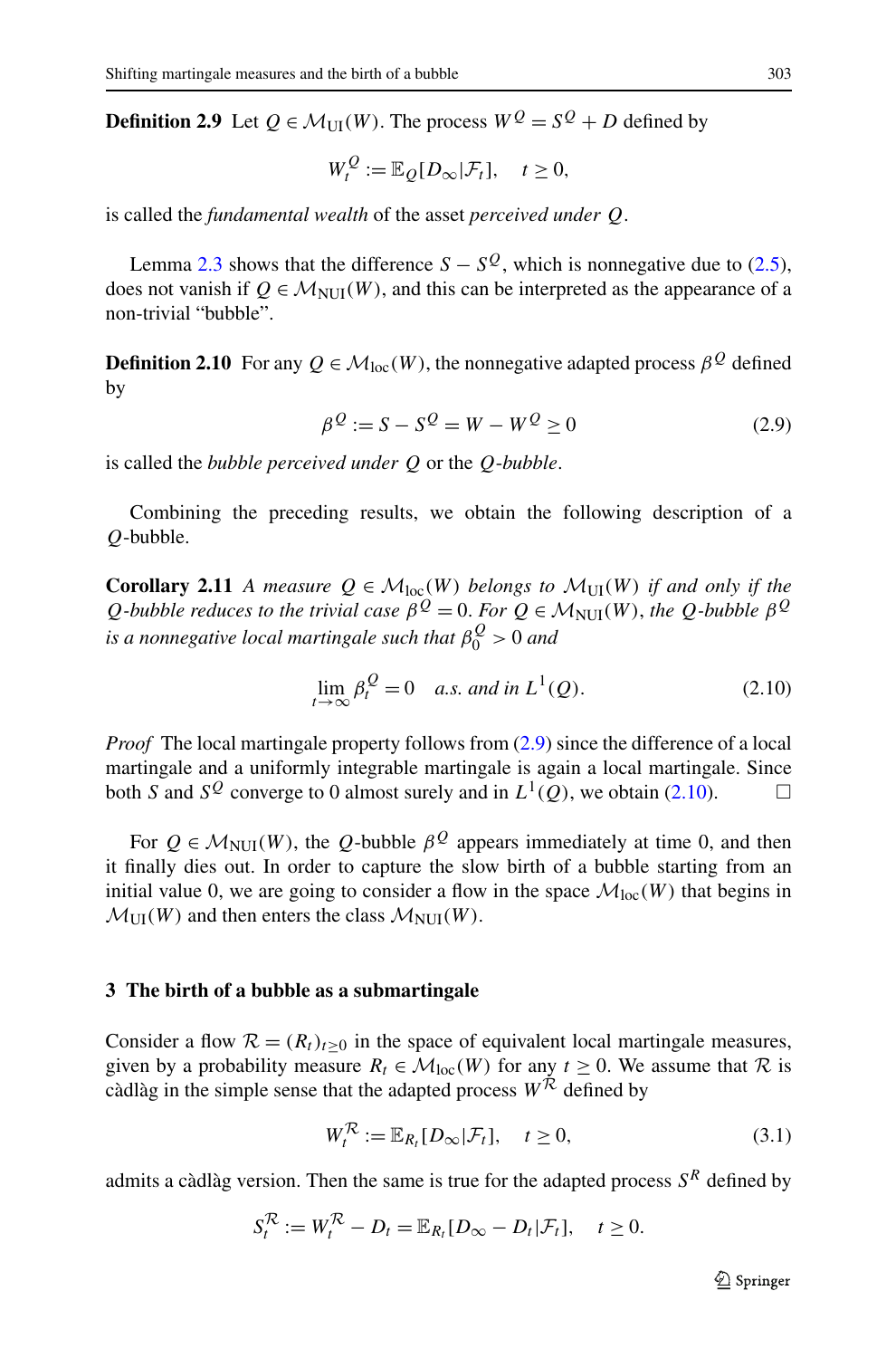This càdlàg property clearly holds if, as in [[17\]](#page-28-4), the flow consists in switching from one martingale measure to another at certain stopping times. It will also be satisfied in the cases studied below.

**Definition 3.1** For a càdlàg flow  $\mathcal{R} = (R_t)_{t>0}$ , we define the R-*bubble* as the nonnegative, adapted, càdlàg process

$$
\beta^{\mathcal{R}} := W - W^{\mathcal{R}} = S - S^{\mathcal{R}} \ge 0.
$$

Clearly, the definition and the analysis of the processes  $W^R$ ,  $S^R$  and  $\beta^R$  only involve the conditional probability distributions

<span id="page-7-2"></span><span id="page-7-0"></span>
$$
R_t[\cdot|\mathcal{F}_t], \quad t \ge 0,\tag{3.2}
$$

which describe the market's forward-looking view at any time *t* as described by the local martingale measure  $R_t \in \mathcal{M}_{loc}(W)$ . It is thus enough to specify these conditional distributions. Conversely, any such specification that yields the càdlàg property of ([3.1](#page-6-3)) induces a càdlàg flow  $\mathcal{R} = (R_t)_{t>0}$  if we fix any measure  $Q \in \mathcal{M}_{\text{UI}}(W)$  and define the measure  $R_t$  by

<span id="page-7-1"></span>
$$
R_t[A] := \mathbb{E}_{Q}\big[R_t[A|\mathcal{F}_t]\big] \tag{3.3}
$$

for  $A \in \mathcal{F}$  and  $t > 0$ .

As soon as the flow  $R$  is not constant, it describes a shifting system of predictions  $(R_t[\cdot|\mathcal{F}_t])_{t\geq0}$  that is not time consistent. Indeed, *time consistency* would amount to the condition that the predictions

$$
\pi_t(H) = \int H \, dR_t[\cdot | \mathcal{F}_t] = \mathbb{E}_{R_t}[H|\mathcal{F}_t], \quad t \ge 0
$$

satisfy

$$
\pi_s\big(\pi_t(H)\big) = \pi_s(H) \tag{3.4}
$$

for any  $s \leq t$  and for any bounded measurable contingent claim *H*. This condition is clearly satisfied if all the conditional distributions in  $(3.2)$  belong to the same martingale measure  $R_0 \in \mathcal{M}_{loc}(W)$ , and the converse holds as well:

**Proposition 3.2** *If*  $R_t[\cdot | \mathcal{F}_t] \neq R_0[\cdot | \mathcal{F}_t]$  *for some*  $t > 0$ *, then time consistency fails.* 

*Proof* The assumption implies that for some  $A \in \mathcal{F}$  and some  $t > 0$ , the event

$$
B_t = \{R_t[A|\mathcal{F}_t] > R_0[A|\mathcal{F}_t]\}
$$

has positive probability  $R_0[B_t] > 0$ . Then  $H := I_{A \cap B_t}$  satisfies

$$
\pi_t(H) = \mathbb{E}_{R_t}[H|\mathcal{F}_t] \geq \mathbb{E}_{R_0}[H|\mathcal{F}_t],
$$

and the inequality is strict on  $B_t$ . Thus we get

$$
\pi_0(H) = \mathbb{E}_{R_0}[H] = \mathbb{E}_{R_0}[\mathbb{E}_{R_0}[H|\mathcal{F}_t]] < \mathbb{E}_{R_0}[\pi_t(H)] = \pi_0(\pi_t(H)),
$$

in contradiction to  $(3.4)$  $(3.4)$  $(3.4)$ .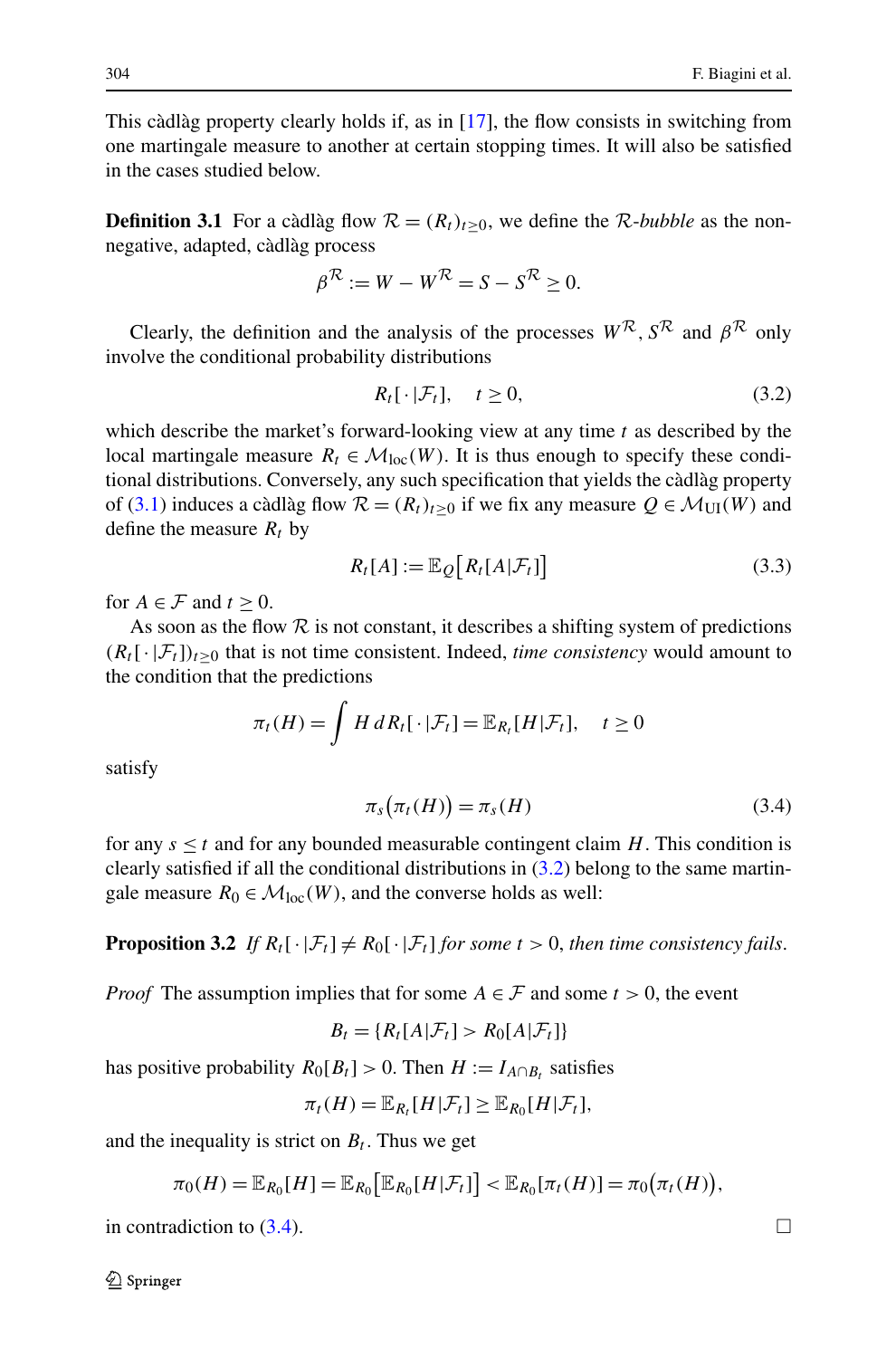In the time consistent case, the conditional probability distributions  $R_t[\cdot|\mathcal{F}_t]$  thus all belong to the same local martingale measure  $R_0 \in \mathcal{M}_{loc}(W)$ , and so we are in the situation of Corollary [2.11](#page-6-4): Either no bubble appears at all, or a bubble already exists at the very beginning.

Let us now look at a time inconsistent situation where the flow  $R$  is not constant. As shown by Lemma [2.8](#page-5-5), the  $\mathcal{R}$ -bubble vanishes at times *t* when  $R_t \in \mathcal{M}_{\text{UI}}(W)$ , but it will typically become positive in periods when the flow passes through  $\mathcal{M}_{\text{NUI}}(W)$ . Let us now focus on the special case where the flow  $R$  consists in moving from some initial measure Q in  $\mathcal{M}_{\text{UI}}(W)$  to some measure R in  $\mathcal{M}_{\text{NUI}}(W)$  via adapted convex combinations. More precisely, let us fix

<span id="page-8-4"></span><span id="page-8-1"></span>
$$
Q \in \mathcal{M}_{\text{UI}}(W) \quad \text{and} \quad R \in \mathcal{M}_{\text{NUI}}(W) \tag{3.5}
$$

<span id="page-8-0"></span>and some adapted càdlàg process  $\xi = (\xi_t)_{t \geq 0}$  with values in [0, 1] starting in  $\xi_0 = 0$ . Now suppose that at any time  $t \geq 0$ , the market's forward-looking view is given by the conditional distribution

$$
R_t[\cdot|\mathcal{F}_t] = \xi_t R[\cdot|\mathcal{F}_t] + (1 - \xi_t)Q[\cdot|\mathcal{F}_t],\tag{3.6}
$$

putting weight  $\xi_t$  on the predictions provided by the martingale measure *R* and the remaining weight on the prediction under *Q*.

<span id="page-8-5"></span>*Remark 3.3* The microeconomic model of interacting agents in [\[8](#page-28-3)] would suggest the following economic interpretation of such a flow. There are two financial "gurus", one optimistic and one pessimistic, whose subjective views are expressed by the two martingale measures *Q* and *R*. Each guru has a group of followers, but the proportion between these two groups is shifting, due to contagion effects. As a result, the temporary price equilibrium at any time *t* is given by some martingale measure  $R_t$ , and in simple cases  $R_t$  should be given by a weighted average of *Q* and *R*, depending on the present weights of the two groups.

**Lemma 3.4** *For the flow*  $R = (R_t)_{t \geq 0}$  *defined by* [\(3.6\)](#page-8-1) *and* ([3.3](#page-7-2)), *the* R-bubble  $\beta^{\mathcal{R}} = S - S^{\mathcal{R}}$  *is given by* 

<span id="page-8-2"></span>
$$
\beta_t^{\mathcal{R}} = \xi_t (S_t - S_t^R) = \xi_t \beta_t^R, \quad t \ge 0.
$$
\n(3.7)

*The*  $\mathcal{R}$ -bubble starts at  $\beta_0^{\mathcal{R}} = 0$ , and it dies out in the long run:

$$
\lim_{t \to \infty} \beta_t^{\mathcal{R}} = 0 \quad a.s. \text{ and in } L^1(R).
$$

*Proof* Note first that the R-bubble starts at the initial value 0 since  $R_0 = Q$  is in  $\mathcal{M}_{\text{UI}}(W)$ . We have

$$
W_t^{\mathcal{R}} = \xi_t \mathbb{E}_R[W_\infty | \mathcal{F}_t] + (1 - \xi_t) \mathbb{E}_Q[W_\infty | \mathcal{F}_t] = \xi_t W_t^R + (1 - \xi_t) W_t,
$$

hence

$$
\beta_t^{\mathcal{R}} = W_t - W_t^{\mathcal{R}} = \xi_t (W_t - W_t^R) = \xi_t (S_t - S_t^R) = \xi_t \beta_t^R. \tag{3.8}
$$

<span id="page-8-3"></span> $\circledcirc$  Springer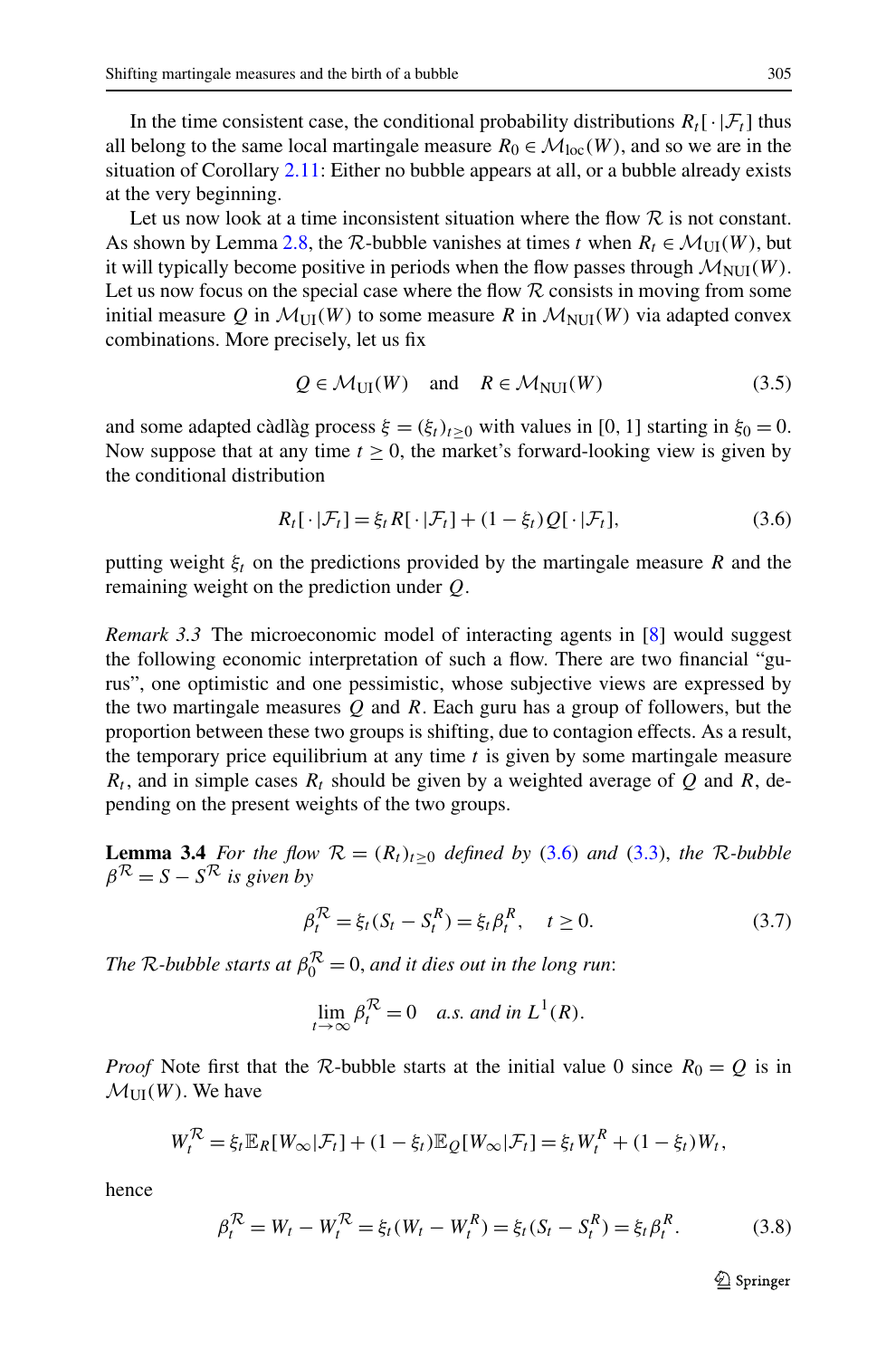<span id="page-9-2"></span>This implies  $\lim_{t\to\infty} \beta_t^{\mathcal{R}} = 0$ , since  $\beta^R$  converges to 0 by Corollary [2.11](#page-6-4) and  $\xi$  remains bounded.  $\Box$ 

The following proposition shows that the initial behavior of the R-bubble  $\beta^R$ from its starting value 0 is captured by a submartingale property under *R*, if *ξ* puts increasing weight on the prediction provided by the measure *R*.

**Proposition 3.5** *If the process*  $\xi$  *is increasing, then the*  $\mathcal{R}$ *-bubble*  $\beta^{\mathcal{R}}$  *is a local submartingale under R*. *If ξ remains constant after some stopping time τ*1, *then β*<sup>R</sup> *is a local martingale under R*, *and hence an R-supermartingale*, *after time τ*1.

*Proof* The *R*-bubble  $\beta^R = W - W^R$  is a local martingale under *R* as stated in Corol-lary [2.11.](#page-6-4) Let  $\sigma$  be a localizing stopping time for  $\beta^R$  under *R*, that is, the stopped process  $(\beta^R)$ <sup>*σ*</sup> :=  $\beta^R$ <sub>*·*</sub> $\alpha$ </sub> is an *R*-martingale. Then the stopped process  $(\beta^R)$ <sup>*σ*</sup> =  $(\xi \beta^R)$ <sup>*σ*</sup> is an *R*-submartingale since

$$
(\xi \beta^R)_{s}^{\sigma} = \xi_{s \wedge \sigma} \beta_{s \wedge \sigma}^R = \xi_{s \wedge \sigma} \mathbb{E}_R[\beta_{t \wedge \sigma}^R | \mathcal{F}_s] = \mathbb{E}_R[\xi_{s \wedge \sigma} \beta_{t \wedge \sigma}^R | \mathcal{F}_s]
$$
  

$$
\leq \mathbb{E}_R[\xi_{t \wedge \sigma} \beta_{t \wedge \sigma}^R | \mathcal{F}_s] = \mathbb{E}_R[(\xi \beta^R)_{t}^{\sigma} | \mathcal{F}_s]
$$

for  $s \le t$ . To show that  $\beta^R$  is a local *R*-martingale after time  $\tau_1$ , it is enough to verify that the stopped process  $(\beta^{\mathcal{R}})^\sigma$  satisfies

$$
\mathbb{E}_R[(\beta^{\mathcal{R}})_{\tau}^{\sigma}] = \mathbb{E}_R[(\beta^{\mathcal{R}})_{\tau_1}^{\sigma}]
$$

for any stopping time  $\tau \geq \tau_1$ . Indeed, since  $\xi_{\tau \wedge \sigma} = \xi_{\tau_1 \wedge \sigma}$ , the representation ([3.7](#page-8-2)) of *β*<sup>R</sup> allows us to write

$$
\mathbb{E}_{R}[\beta_{\tau \wedge \sigma}^{\mathcal{R}}] = \mathbb{E}_{R}[\xi_{\tau \wedge \sigma} \beta_{\tau \wedge \sigma}^{R}] = \mathbb{E}_{R}[\xi_{\tau_{1} \wedge \sigma} \mathbb{E}_{R}[\beta_{\tau \wedge \sigma}^{R} | \mathcal{F}_{\tau_{1} \wedge \sigma}]\n= \mathbb{E}_{R}[\xi_{\tau_{1} \wedge \sigma} \beta_{\tau_{1} \wedge \sigma}^{R}] = \mathbb{E}_{R}[\beta_{\tau_{1} \wedge \sigma}^{\mathcal{R}}]. \square
$$

The situation becomes more delicate if the process *ξ* is no longer increasing, but only a submartingale under *R*, as will be the case in the situation considered below in [\(3.12\)](#page-10-0). Let us first look at the general case where *ξ* is a special semimartingale with values in [0, 1]. As in [\(3.8\)](#page-8-3), the bubble  $\beta^R$  is given by

$$
\beta_t^{\mathcal{R}} = \xi_t (S_t - S_t^R) = \xi_t \beta_t^R.
$$

Let

<span id="page-9-1"></span><span id="page-9-0"></span>
$$
\xi = M^{\xi} + A^{\xi} \tag{3.9}
$$

denote the canonical decomposition of  $\xi$  into a local *R*-martingale  $M^{\xi}$  and a predictable process  $A^{\xi}$  with paths of bounded variation. Since  $\beta^{R}$  is a local *R*-martingale, an application of Itô's integration by parts formula shows that the canonical decomposition of the R-bubble  $\beta^R = \xi \beta^R$  takes the form

$$
d\beta_t^{\mathcal{R}} = (\xi_t d\beta_t^R + \beta_t^R dM_t^{\xi}) + dA_t^{\mathcal{R}},
$$
\n(3.10)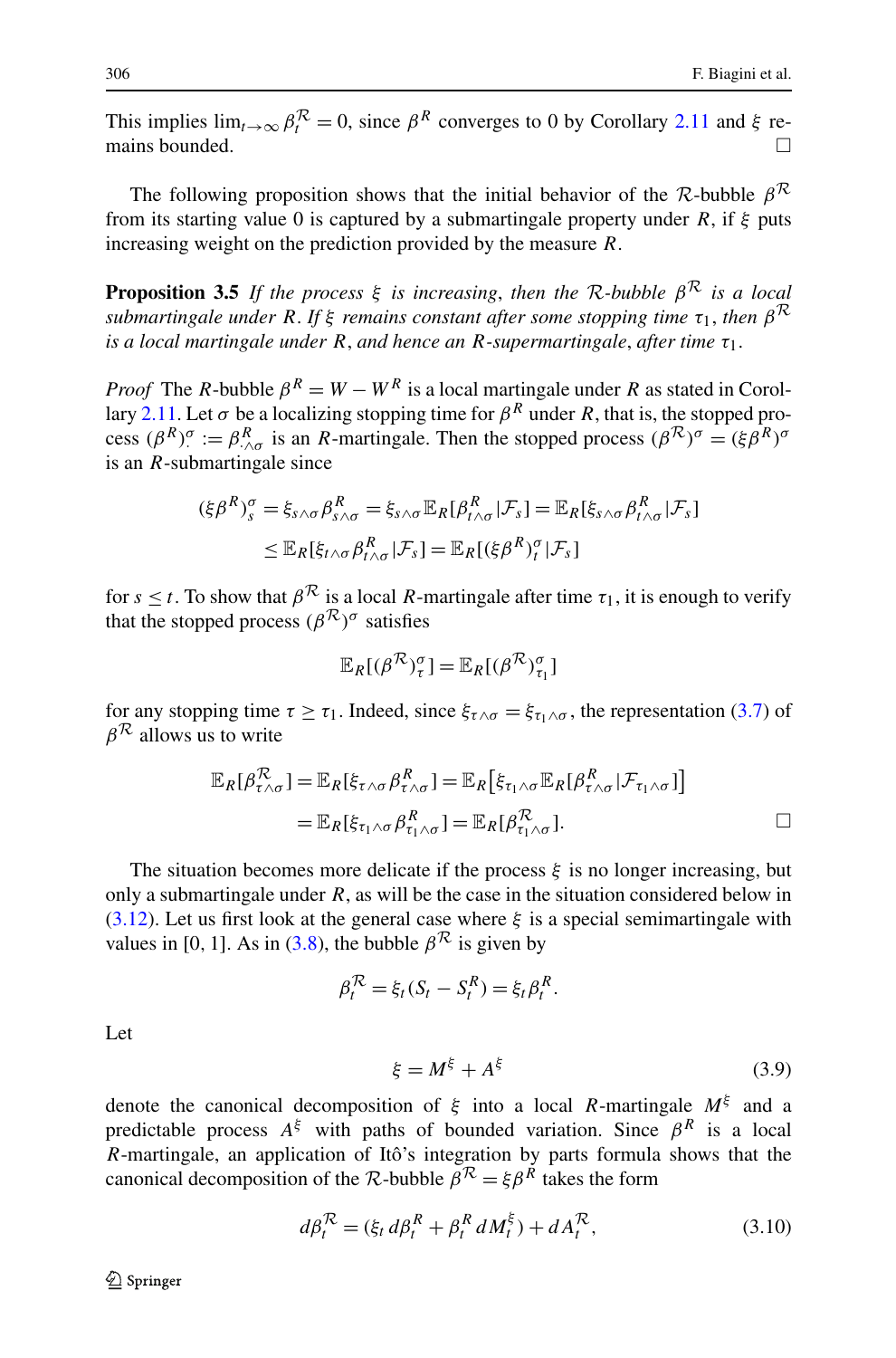<span id="page-10-3"></span>where  $A^R$  is the predictable process with paths of bounded variation defined by

<span id="page-10-1"></span>
$$
A_t^{\mathcal{R}} = \int_0^t \beta_s^R \, dA_s^{\xi} + [\xi, \beta^R]_t, \quad t \ge 0. \tag{3.11}
$$

Our aim is to clarify the conditions which guarantee that  $A^R$  is an increasing process, that is, the bubble  $\beta^{\mathcal{R}}$  takes off as a submartingale. In that case, we could say that the "birth" of the bubble takes place while the increase of  $A^R$  is strict.

We first state the following criterion for the local submartingale property of  $\beta^{\mathcal{R}}$ .

**Proposition 3.6** *The*  $\mathcal{R}$ *-bubble*  $\beta^{\mathcal{R}}$  *is a local*  $R$ *-submartingale if and only if*  $A^{\mathcal{R}}$  *is an increasing process*. *If ξ is a submartingale*, *then the local R-submartingale property for*  $\beta^R$  *holds whenever the process*  $[\xi, \beta^R]$  *is increasing.* 

*Proof* The first claim follows immediately from [\(3.10\)](#page-9-0). If *ξ* is a submartingale, then  $A^{\xi}$  is an increasing process, and so is the first term on the right-hand side of ([3.11](#page-10-1)) since  $\beta^R > 0$ . Thus  $A^R$  increases whenever  $[\xi, \beta^R]$  is increasing.

From now on, we focus on the following special case. Suppose that the flow  $\mathcal{R} = (R_t)_{t>0}$  is of the form

<span id="page-10-2"></span><span id="page-10-0"></span>
$$
R_t = (1 - \lambda_t)Q + \lambda_t R, \qquad (3.12)
$$

where  $(\lambda_t)_{t>0}$  is a deterministic càdlàg process of bounded variation that takes values in [0, 1] and starts at  $\lambda_0 = 0$ . Let us denote by *M* the uniformly integrable martingale

$$
M_t = \mathbb{E}_R \bigg[ \frac{dQ}{dR} \bigg| \mathcal{F}_t \bigg], \quad t \ge 0.
$$

**Lemma 3.7** *The conditional distributions*  $R_t[\cdot | \mathcal{F}_t]$  *are of the form* ([3.6\)](#page-8-1), *where the adapted process ξ is given by*

$$
\xi_t = \frac{\lambda_t}{\lambda_t + (1 - \lambda_t)M_t}, \quad t \ge 0.
$$
\n(3.13)

*Proof* For any *F*-measurable  $Z > 0$  and any  $A_t \in \mathcal{F}_t$ , we have

$$
\mathbb{E}_{R_t}[Z; A_t] = \mathbb{E}_R[(\lambda_t + (1 - \lambda_t)M_\infty)Z; A_t]
$$
  
= 
$$
\mathbb{E}_R[\lambda_t \mathbb{E}_R[Z|\mathcal{F}_t] + (1 - \lambda_t)M_t \mathbb{E}_Q[Z|\mathcal{F}_t]; A_t].
$$

Since

$$
\left. \frac{dR_t}{dR} \right|_{\mathcal{F}_t} = \lambda_t + (1 - \lambda_t) M_t,
$$

we have

$$
\lambda_t \frac{dR}{dR_t}\bigg|_{\mathcal{F}_t} = \xi_t
$$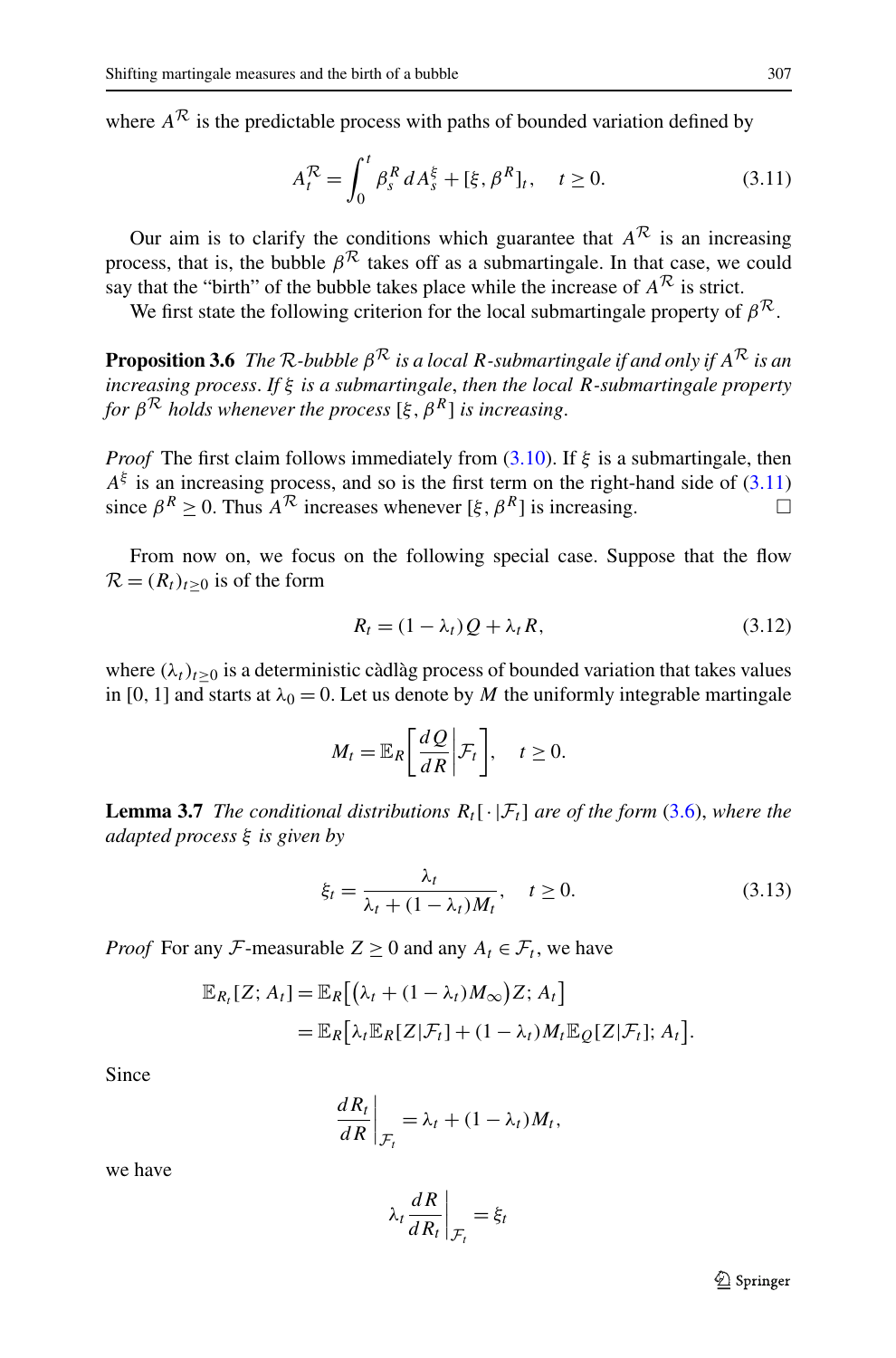and

<span id="page-11-1"></span>
$$
(1 - \lambda_t) M_t \frac{dR}{dR_t}\bigg|_{\mathcal{F}_t} = 1 - \xi_t.
$$

<span id="page-11-5"></span>Thus we can write

$$
\mathbb{E}_{R_t}[Z; A_t] = \mathbb{E}_{R_t}[\xi_t \mathbb{E}_R[Z|\mathcal{F}_t] + (1 - \xi_t) \mathbb{E}_Q[Z|\mathcal{F}_t]; A_t],
$$

and this amounts to the representation ([3.6](#page-8-1)) of the conditional distribution  $R_t[\cdot|\mathcal{F}_t].$ 

**Lemma 3.8** *If*  $\lambda$  *is increasing, the process*  $(\xi_t)_{t\geq0}$  *defined in* ([3.13\)](#page-10-2) *is an R*-submar*tingale with values in* [0*,* 1], *and its Doob–Meyer decomposition* [\(3.9](#page-9-1)) *is given by*

<span id="page-11-2"></span>
$$
M_t^{\xi} = -\int_0^t \frac{\lambda_s (1 - \lambda_s)}{(\lambda_s + (1 - \lambda_s) M_s)^2} dM_s \tag{3.14}
$$

*and*

$$
A_t^{\xi} = \int_0^t \frac{M_s}{(\lambda_s + (1 - \lambda_s)M_s)^2} d\lambda_s + \int_0^t \frac{\lambda_s (1 - \lambda_s)^2}{(\lambda_s + (1 - \lambda_s)M_s)^3} d[M, M]_s. \quad (3.15)
$$

*Proof* Note that  $\xi_t = g(M_t, \lambda_t)$ , where the function *g* on  $(0, \infty) \times [0, 1]$  defined by

<span id="page-11-3"></span>
$$
g(x, y) = \frac{y}{y + (1 - y)x}
$$
 (3.16)

is convex in *x* and increasing in *y*. Due to Jensen's inequality, this implies

$$
\xi_s = g(\mathbb{E}_R[M_t|\mathcal{F}_s],\lambda_s) \leq \mathbb{E}_R[g(M_t,\lambda_s)|\mathcal{F}_s] \leq \mathbb{E}_R[g(M_t,\lambda_t)|\mathcal{F}_s] = \mathbb{E}_R[\xi_t|\mathcal{F}_t]
$$

for any  $s \le t$ , and so we have shown that  $\xi$  is an *R*-submartingale. Applying Itô's formula to  $\xi_t = g(M_t, \lambda_t)$ , we obtain the Doob–Meyer decomposition ([3.9\)](#page-9-1) with

<span id="page-11-4"></span>
$$
M_t^{\xi} = \int_0^t g_x(M_s, \lambda_s) dM_s
$$

<span id="page-11-0"></span>and

$$
A_t^{\xi} = \int_0^t \frac{1}{2} g_{xx}(M_s, \lambda_s) d[M, M]_s + \int_0^t g_y(M_s, \lambda_s) d\lambda_s,
$$

and this yields the explicit expressions  $(3.14)$  $(3.14)$  $(3.14)$  and  $(3.15)$ .

**Theorem 3.9** *Consider a flow*  $R = (R_t)_{t \geq 0}$  *of the form* [\(3.12](#page-10-0)), *where*  $\lambda$  *is an increasing, right-continuous function on*  $[0, \infty)$  *with values in*  $[0, 1]$  *and initial value*  $\lambda_0 = 0$ . *Assume that*

$$
WR is a local submartingale under Q
$$
 (3.17)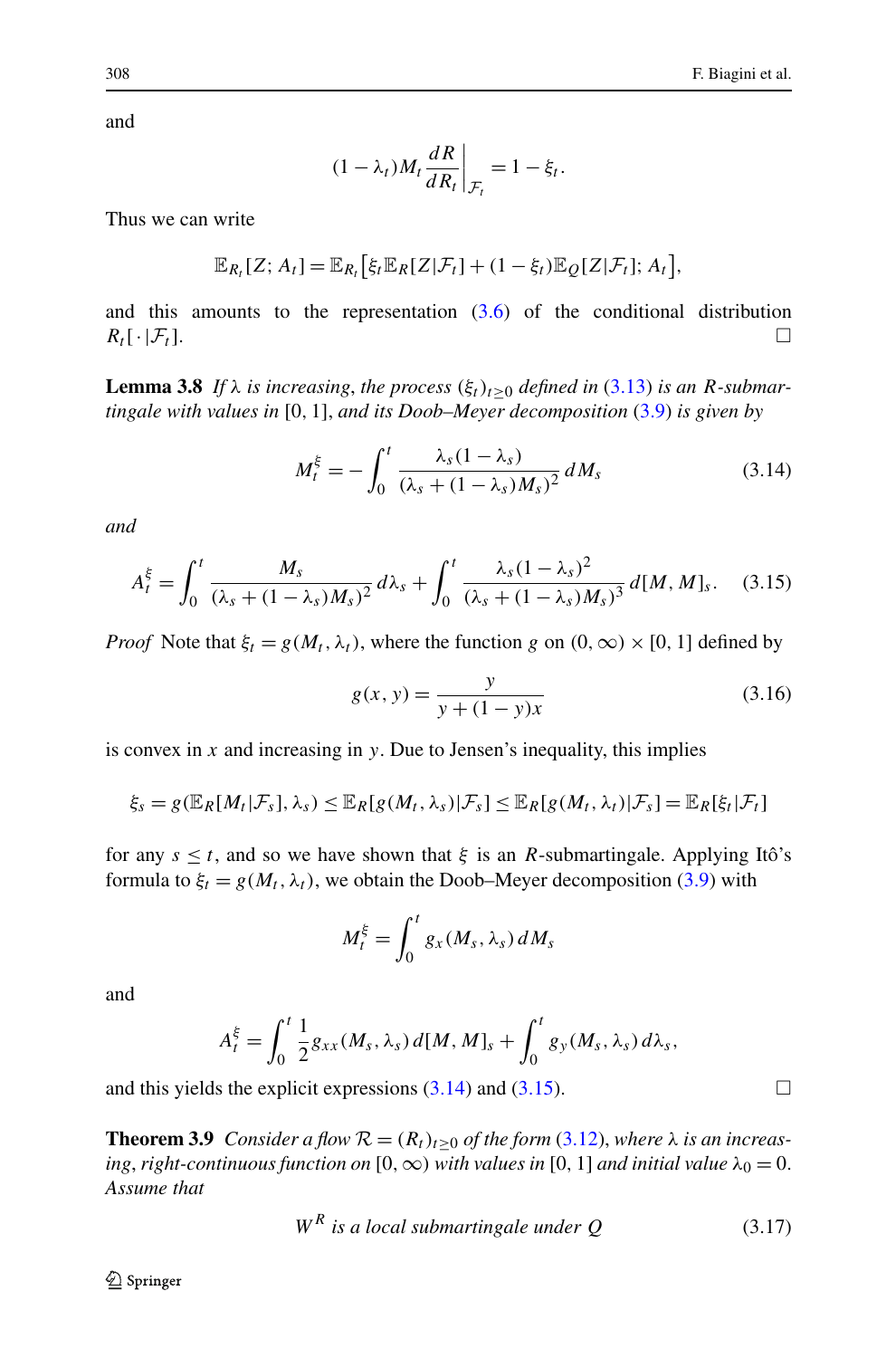*or*, *equivalently*, *that*

<span id="page-12-2"></span>
$$
[WR, M] is an increasing process. \t(3.18)
$$

*Then the R*-bubble  $\beta^R$  *is a local submartingale under R with initial value*  $\beta_0^R = 0$ . *After time*  $t_1 = \inf\{t : \lambda_t = 1\}$ ,  $\beta^R$  *is a local martingale under R*, *and hence an R-supermartingale*.

*Proof* Both *W<sup>R</sup>* and *M* are martingales under *R*, and so Itô's product formula

<span id="page-12-3"></span>
$$
d(WRM) = WR dM + M dWR + d[WR, M]
$$

shows that the quadratic covariation  $[W^R, M]$ , defined as the predictable process of bounded variation in the canonical decomposition of the semimartingale  $W^R M$ , is an increasing process if and only if  $W^R M$  is a local submartingale under *R*. But this is equivalent to the condition that  $W^R$  is a local submartingale under *Q*.

Since *W* is a local martingale under both *R* and *Q*, the process *WM* is a local martingale under *R*. Thus  $[W, M] \equiv 0$ , and so we see that

$$
[\beta^R, M] = [W - W^R, M] = -[W^R, M] \tag{3.19}
$$

is a decreasing process. But this implies that  $[\xi, \beta^R]$  is an increasing process. Indeed, since  $\xi = g(M, \lambda)$  with *g* defined by ([3.16](#page-11-3)), we obtain

$$
d[\xi, \beta^{R}] = d[M^{\xi}, \beta^{R}] = g_{x}(M, \lambda) d[M, \beta^{R}],
$$

and we have  $g_x(M, \lambda) \leq 0$  because  $g(x, y)$  is decreasing in *x*. The local submartingale property of  $\beta^R$  under *R* follows from Proposition [3.6](#page-10-3). The rest follows as in Proposition [3.5](#page-9-2) since  $\xi_t = 1$  for  $t \ge t_1$ .

Let us now assume that the wealth process *W* is strictly positive. Then the local *R*-martingale *W* admits the representation

<span id="page-12-0"></span>
$$
W = \mathcal{E}(L) = \exp\left(L - \frac{1}{2}[L, L]\right),
$$

where *L* is a local martingale under *R*. The fundamental wealth process  $W^R$  perceived under *R* can now be factorized into the wealth process *W* and a semimartingale *C*, i.e.,

<span id="page-12-1"></span>
$$
W_t^R = \mathbb{E}_R[W_\infty^R | \mathcal{F}_t] = W_t C_t, \qquad (3.20)
$$

where

$$
C_t := \mathbb{E}_R \Big[ \exp \Big( L_\infty - L_t - \frac{1}{2} ( [L, L]_\infty - [L, L]_t ) \Big) \Big| \mathcal{F}_t \Big]. \tag{3.21}
$$

The martingale property of *W* under *Q* implies  $[W, M] \equiv 0$ , and so the factorization  $(3.20)$  yields

$$
d[WR, M] = Wd[C, M] + Cd[W, M] = Wd[C, M].
$$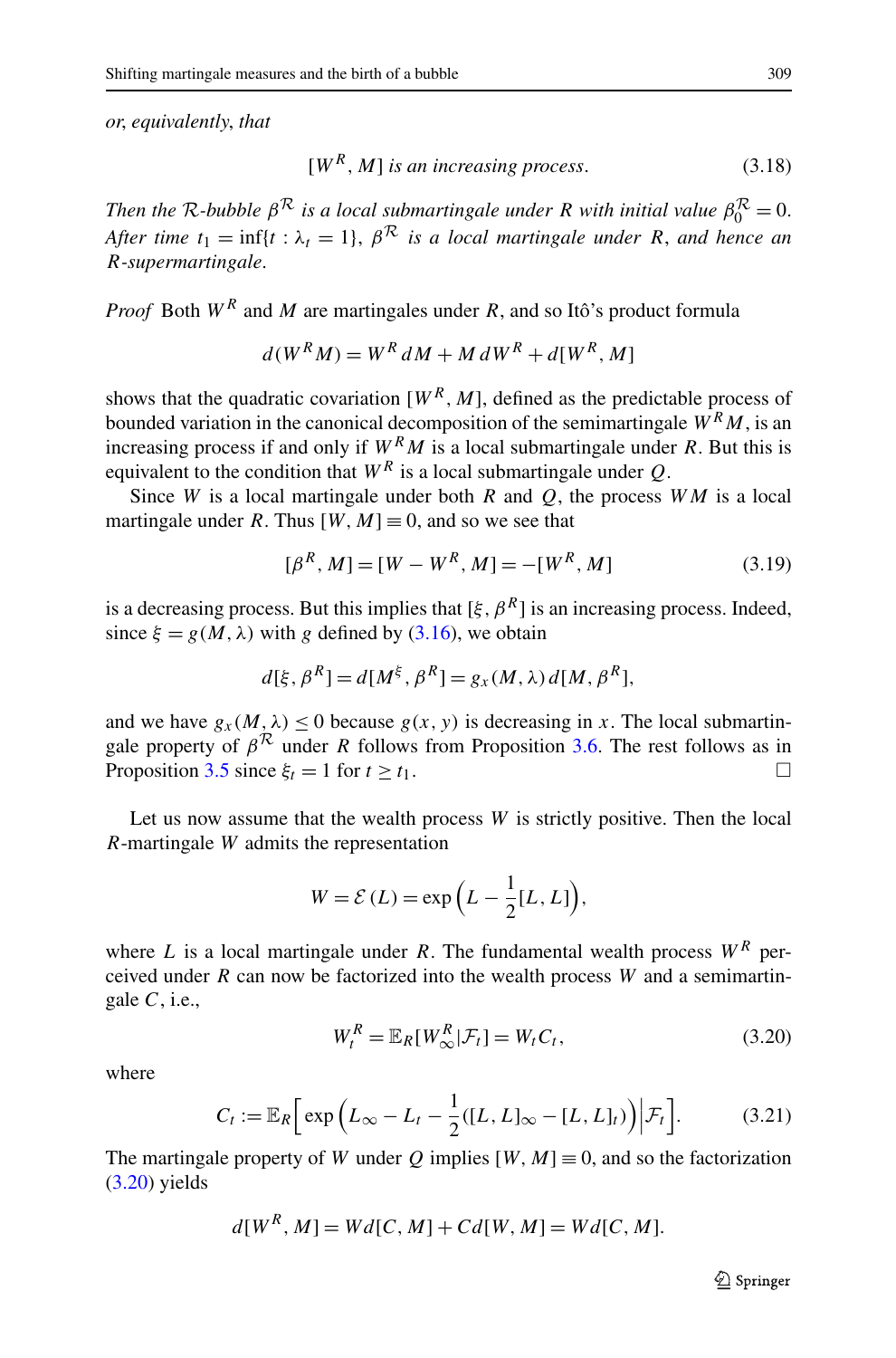<span id="page-13-4"></span>Since *W* is strictly positive, the criterion in Theorem [3.9](#page-11-0) now takes the following form.

<span id="page-13-0"></span>**Corollary 3.10** *The*  $\mathcal{R}$ *-bubble*  $\beta^{\mathcal{R}}$  *is a local*  $R$ *-submartingale if*  $[C, M]$  *is an increasing process, where C is defined by the factorization*  $\tilde{W}^R = WC$  *in* ([3.20](#page-12-0)) *and* [\(3.21\)](#page-12-1).

# **4 The Delbaen–Schachermayer example**

The following situation typically arises in an incomplete financial market model. It was first studied in [\[6](#page-28-17)] and then used as a key example in [[17\]](#page-28-4).

Let  $X^{(1)}$  and  $X^{(2)}$  be two independent and strictly positive continuous martingales on our filtered probability space  $(\Omega, \mathcal{F}, (\mathcal{F}_t)_{t \ge 0}, P)$  such that  $X_0^{(1)} = X_0^{(2)} = 1$  and

<span id="page-13-3"></span><span id="page-13-2"></span>
$$
\lim_{t \uparrow \infty} X_t^{(1)} = \lim_{t \uparrow \infty} X_t^{(2)} = 0 \quad P\text{-a.s.}
$$

We fix constants  $a \in (0, 1)$  and  $b \in (1, \infty)$  and define the stopping times

$$
\tau_1 := \inf\{t > 0 : X_t^{(1)} = a\}, \qquad \tau_2 := \inf\{t > 0 : X_t^{(2)} = b\} \tag{4.1}
$$

and  $\tau := \tau_1 \wedge \tau_2$ . Note that  $\tau_1 < \infty$  *P*-a.s., and that an application of the stopping theorem to the martingale  $X^{(2)}$  yields

$$
P[\tau_2 < \infty | \mathcal{F}_t] = \frac{1}{b} X_{t \wedge \tau_2}^{(2)}.\tag{4.2}
$$

Now consider an asset that generates a single payment  $X_{\tau}^{(1)}$  at time  $\tau$ , and whose price process *S* is given by  $S_t = X_t^1 1_{\{\tau > t\}}, t \ge 0$ . Thus we have

<span id="page-13-1"></span>
$$
D_t = X_{\tau}^{(1)} 1_{\{\tau \le t\}}, \quad t \ge 0,
$$

and the wealth process *W* is given by the process  $X^{(1)}$  stopped at  $\tau$ ,

$$
W_t = S_t + D_t = X_{\tau \wedge t}^{(1)}, \quad t \ge 0.
$$

Clearly, *W* is a martingale under *P* and bounded below by *a*. But it is not uniformly integrable, as shown in [\[6](#page-28-17)]. More precisely:

**Lemma 4.1** *We have*

$$
\mathbb{E}_{P}[W_{\infty}|\mathcal{F}_{t}] = a\left(1 - \frac{1}{b}X_{t \wedge \tau}^{(2)}\right) + \frac{1}{b}X_{t \wedge \tau}^{(1)}X_{t \wedge \tau}^{(2)},\tag{4.3}
$$

*and this is strictly smaller than*  $W_t = X_t^{(1)}$  *on the set* { $\tau > t$ }.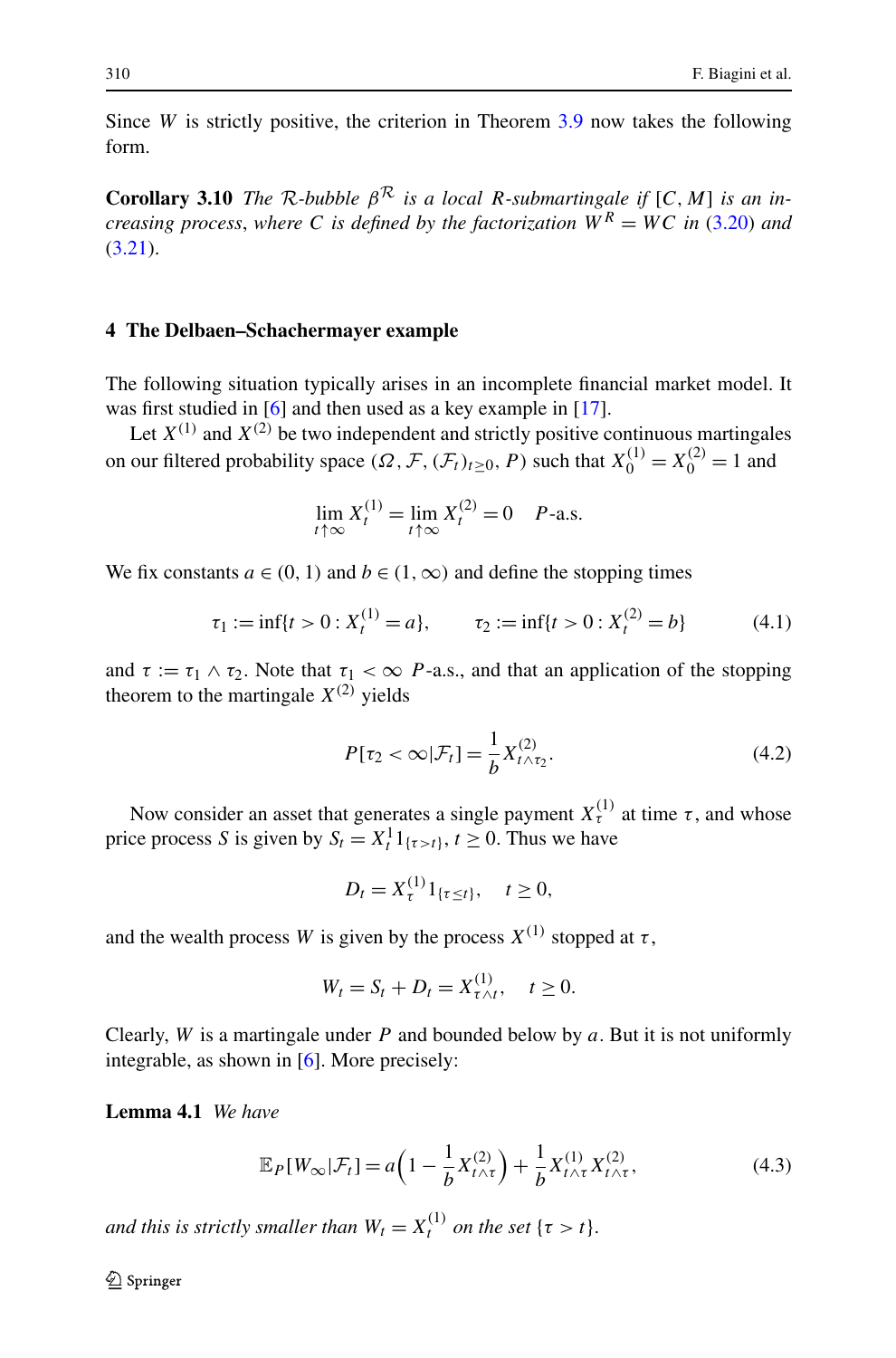*Proof* Equation ([4.3](#page-13-1)) clearly holds on the set  $\{\tau \leq t\}$ , where both the right-hand side and  $W_{\infty}$  coincide with  $X_{\tau}^{(1)}$ . On the set { $\tau > t$ }, we write

$$
\mathbb{E}_{P}[W_{\infty}|\mathcal{F}_{t}] = \mathbb{E}_{P}[X_{\tau}^{(1)}|\mathcal{F}_{t}]
$$
  
\n
$$
= \mathbb{E}_{P}[X_{\tau_{1}}^{(1)}1_{\{\tau_{2}=\infty\}}|\mathcal{F}_{t}] + \mathbb{E}_{P}[X_{\tau}^{(1)}1_{\{\tau_{2}<\infty\}}|\mathcal{F}_{t}]
$$
  
\n
$$
= aP[\tau_{2}=\infty|\mathcal{F}_{t}] + \mathbb{E}_{P}[\mathbb{E}_{P}[X_{\tau_{1}\wedge\tau_{2}}^{(1)}|\mathcal{F}_{t}\vee\sigma(\tau_{2})]1_{\{\tau_{2}<\infty\}}|\mathcal{F}_{t}].
$$

Since  $\tau_2$  is independent of  $X^{(1)}$ , the last term reduces to

$$
X_t^{(1)} P[\tau_2 < \infty | \mathcal{F}_t],
$$

and in view of [\(4.2](#page-13-2)), this implies [\(4.3\)](#page-13-1). The fact that  $\mathbb{E}_R[W_\infty|\mathcal{F}_t] < W_t = X_t^{(1)}$  on  ${\tau > t}$  follows directly from the definition [\(4.1\)](#page-13-3) of  $\tau_1$  and  $\tau_2$ .

Consider the bounded martingale *M* defined by

$$
M_t := X_{t \wedge \tau}^{(2)}, \quad t \ge 0,
$$

and denote by *Q* the probability measure with density

$$
\frac{dQ}{dP} = M_{\infty} = X_{\tau}^{(2)} > 0.
$$

Thus  $Q$  is equivalent to  $P$ , and it is shown in [\[6](#page-28-17)] that  $W$  is a uniformly integrable martingale under *Q*. Indeed, *W* is a *Q*-local martingale since  $[W, M] \equiv 0$ . Moreover we have  $\mathbb{E}_P[X_t^{(1)} | \tau_2] = 1$  on  $\{\tau_2 < \infty\}$  and  $X_\tau^{(2)} = \mathbb{E}_P[X_{\tau_2}^{(2)} 1_{\{\tau_2 < \infty\}} | \mathcal{F}_\tau]$ , hence

$$
\mathbb{E}_{Q}[W_{\infty}] = \mathbb{E}_{P}[X_{\tau}^{(1)} X_{\tau}^{(2)}] = \mathbb{E}_{P}[X_{\tau}^{(1)} X_{\tau_{2}}^{(2)} 1_{\{\tau_{2} < \infty\}}]
$$
  
=  $b \mathbb{E}_{P}[\mathbb{E}_{P}[X_{\tau}^{(1)} | \tau_{2}] 1_{\{\tau_{2} < \infty\}}] = b P[\tau_{2} < \infty] = 1$   
=  $W_{0}$ ,

and this implies uniform integrability of *W* under *Q*.

Defining  $R := P$ , we thus have

<span id="page-14-0"></span>
$$
R \in \mathcal{M}_{\text{NUI}}(W) \quad \text{and} \quad Q \in \mathcal{M}_{\text{UI}}(W).
$$

As in Sect. [3,](#page-6-0) we now consider a flow  $\mathcal{R} = (R_t)_{t>0}$  of the form [\(3.12\)](#page-10-0) and the resulting R-bubble  $\beta^R$ . In view of [\(4.3\)](#page-13-1), the fundamental wealth process  $W^R$  perceived under  $R$  is given by

$$
W_t^R = \mathbb{E}_R[W_\infty | \mathcal{F}_t] = a \left( 1 - \frac{1}{b} M_t \right) + \frac{1}{b} W_t M_t, \quad t \ge 0.
$$
 (4.4)

The following proposition shows that condition  $(3.18)$  $(3.18)$  of Theorem [3.9](#page-11-0) is satisfied in our present case.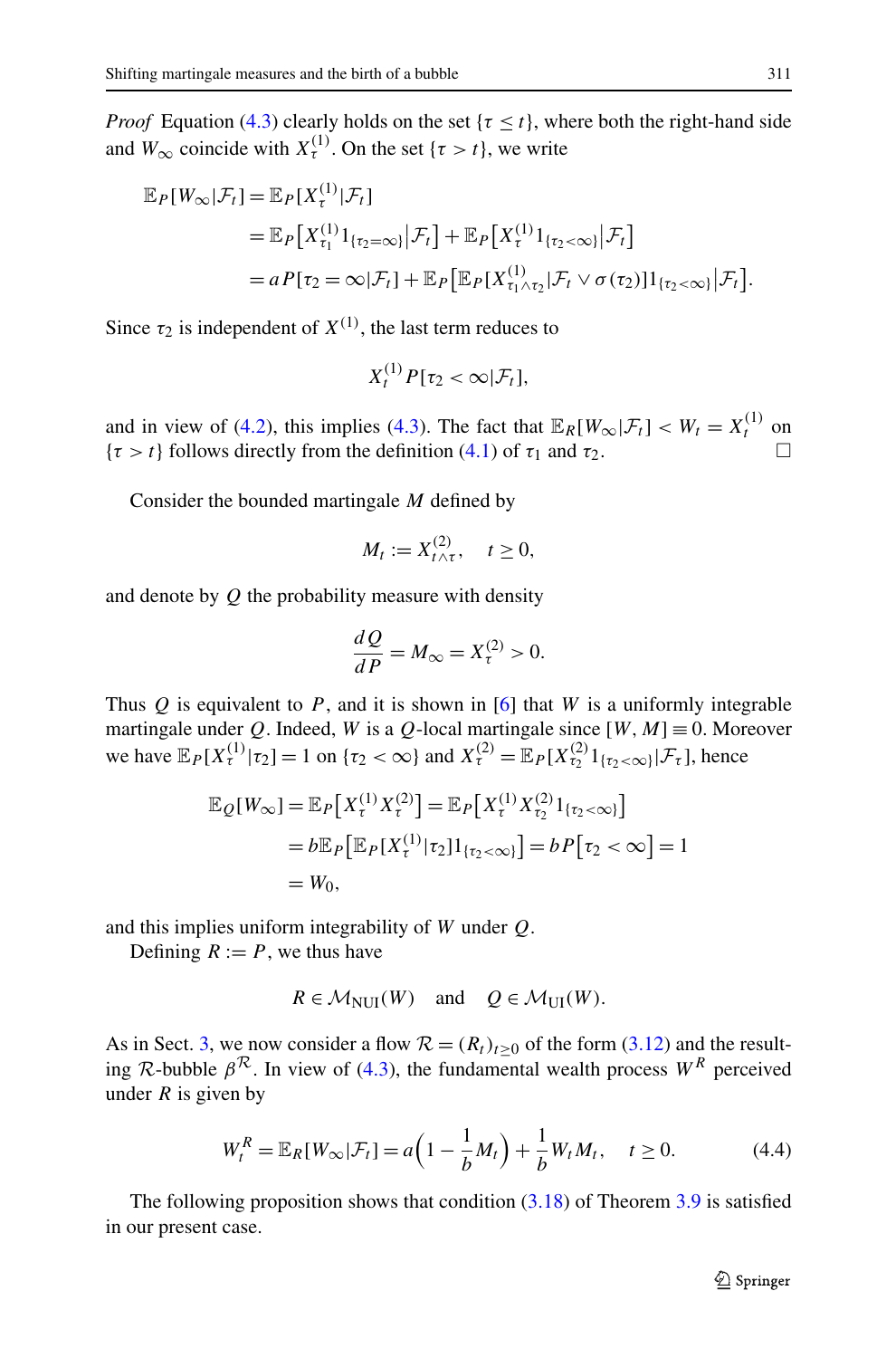**Proposition 4.2** *W<sup>R</sup> is a local submartingale under Q*.

*Proof* Since  $[W, M] = 0$ , we obtain

$$
d[W^R, M] = \frac{1}{b} d[(W - a)M, M] = \frac{1}{b}(W - a) d[M, M].
$$

Thus  $[W^R, M]$  is an increasing process and this amounts to the local submartingale property of  $W^R$  under *Q*.

In view of [\(4.4\)](#page-14-0), the *R*-bubble takes the form

<span id="page-15-2"></span>
$$
\beta^R = W - W^R = (W - a) \left( 1 - \frac{1}{b} M \right),\tag{4.5}
$$

and so the  $R$ -bubble is given by

$$
\beta^{R} = \xi \beta^{R} = \xi(W - W^{R}) = \xi(W - a)\left(1 - \frac{1}{b}M\right).
$$

In particular the *R*-bubble vanishes at time  $\tau$ , that is,  $\beta_t^R = 0$  for  $t \ge \tau$ . Since we have just verified condition  $(3.17)$ , the R-bubble takes off from its initial value 0 as a *R*-submartingale before it finally returns to 0. More precisely:

<span id="page-15-0"></span>**Corollary 4.3** *The behavior of the* R*-bubble under the measure R is described by Theorem* [3.9.](#page-11-0)

## **5 A stochastic volatility example**

In this section, we consider a stochastic volatility model of the form

<span id="page-15-1"></span>
$$
dX_t = \sigma_1 v_t X_t dB_t^1 + \sigma_2 v_t X_t dB_t^2, \qquad X_0 = x,
$$
  
\n
$$
dv_t = a_1 v_t dB_t^1 + a_2 v_t dB_t^2 + a_3 v_t dB_t^3, \qquad v_0 = 1,
$$
\n(5.1)

where  $B = (B^1, B^2, B^3)$  is a 3-dimensional Brownian motion on a filtered probability space  $(\Omega, \mathcal{F}, (\mathcal{F}_t)_{t>0}, P)$ . We assume that the two vectors  $a = (a_1, a_2)$  and  $\sigma = (\sigma_1, \sigma_2)$  are not parallel and satisfy  $(a \cdot \sigma) > 0$ , and that  $a_3 \in \{0, 1\}.$ 

The model ([5.1](#page-15-1)) is a slight modification of the stochastic volatility model studied by C.A. Sin [\[24](#page-29-4)]. On the one hand, we drop the drift term in the equation of the process  $\nu$  under the measure  $P$ , and this will be convenient for the computation of the fundamental value  $W^R$  in Proposition [5.2](#page-16-0). On the other hand, our model is driven by a 3-dimensional instead of a 2-dimensional Brownian motion, and this will allow us to construct a counterexample to our condition ([3.17](#page-11-4)).

The following theorem provides the corresponding variant of Theorem 3.9 in [\[24](#page-29-4)]; its proof is given in the [Appendix](#page-24-0).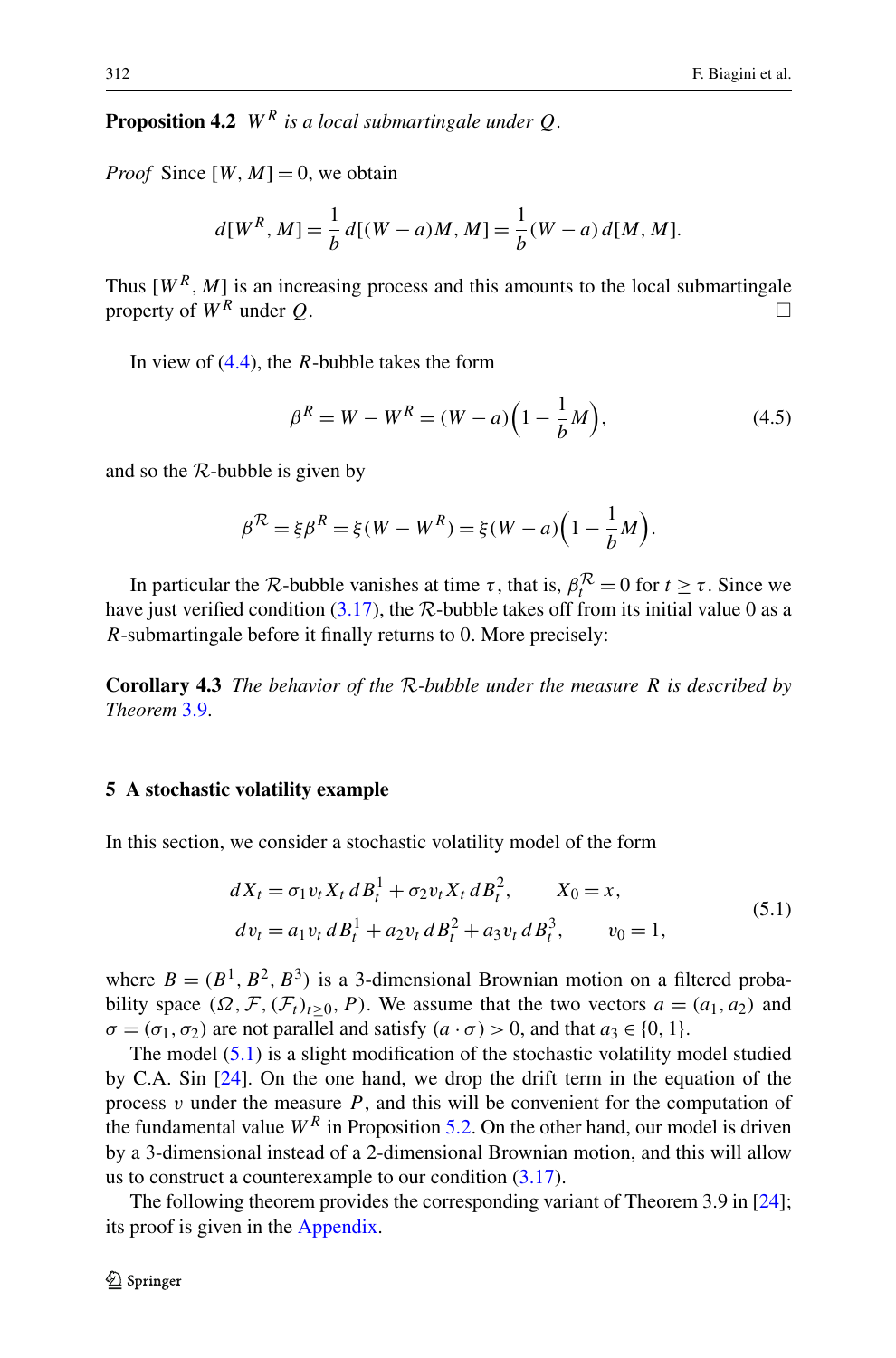<span id="page-16-1"></span>**Theorem 5.1** *There exists a unique solution*  $(X, v)$  *of*  $(5.1)$ *.* 

*For any*  $T > 0$ , *the process*  $(X_t)_{t \in [0, T]}$  *is a strict local martingale under P*. *Moreover*, *there exists an equivalent martingale measure Q for X such that the densities*

<span id="page-16-2"></span>
$$
\left. \frac{dQ}{dP} \right|_{\mathcal{F}_t} = M_t, \quad 0 \le t \le T,
$$

*are given by*

$$
M_t = \mathcal{E}\left(-\int_0^\cdot \frac{v_s(a \cdot \sigma)}{a \cdot \sigma^\perp} \sigma_1^\perp dB_s^1 - \int_0^\cdot \frac{v_s(a \cdot \sigma)}{a \cdot \sigma^\perp} \sigma_2^\perp dB_s^2 + |\alpha|^2 B_\cdot^3\right)_t,\tag{5.2}
$$

*where*  $\mathcal{E}(Z) = \exp(Z - \frac{1}{2}[Z, Z])$  *denotes the stochastic exponential of a continuous semimartingale*  $Z$ , *the vector*  $\sigma^{\perp} = (\sigma_1^{\perp}, \sigma_2^{\perp}) \neq 0$  *satisfies* 

$$
\sigma \cdot \sigma^{\perp} = \sigma_1 \sigma_1^{\perp} + \sigma_2 \sigma_2^{\perp} = 0,
$$

*and where we put*  $|\alpha| = \sqrt{a_1^2 + a_2^2 + a_3^2}$ . *More precisely, the process*  $(X_t)_{t \in [0,T]}$  *is a martingale under Q satisfying*

$$
dX_t = \sigma_1 v_t X_t dB_t^{Q,1} + \sigma_2 v_t X_t dB_t^{Q,2}, \qquad X_0 = x,
$$
  
\n
$$
dv_t = a_1 v_t dB_t^{Q,1} + a_2 v_t dB_t^{Q,2} + a_3 v_t dB_t^{Q,3} - (a \cdot \sigma) v_t^2 dt + a_3 |\alpha|^2 v_t dt,
$$
  
\n
$$
v_0 = 1,
$$

*where*  $B^Q = (B^{Q,1}, B^{Q,2}, B^{Q,3})$  *is a* 3-dimensional Brownian motion under *Q*.

In order to return to the setting of Sect. [2,](#page-3-0) we consider a financial asset that generates a single payment  $X_T$  at time T and whose price process S is given by  $S_t := X_t$ for  $t < T$  and  $S_T = 0$ . Then the wealth process is given by  $W = X$ . Theorem [5.1](#page-16-1) shows that *W* is a uniformly integrable martingale under  $Q$ , and so we have

$$
Q \in \mathcal{M}_{\text{UI}}(W).
$$

<span id="page-16-0"></span>But Theorem [5.1](#page-16-1) also shows that  $W = X$  is not uniformly integrable under P, and so we have

$$
R := P \in \mathcal{M}_{\text{NUI}}(W).
$$

Let us now compute the fundamental value  $W^R$  perceived under *R*, given by

$$
W_t^R = \mathbb{E}_R[W_T|\mathcal{F}_t] = \mathbb{E}_R[X_T|\mathcal{F}_t], \quad t \in [0, T].
$$

**Proposition 5.2** *The process*  $W^R$  *admits the factorization*  $W^R = WC$ , *where the semimartingale C is of the form*

$$
C_t = 1 + (\sigma_1 c_1(t) + \sigma_2 c_2(t)) v_t, \quad t \in [0, T].
$$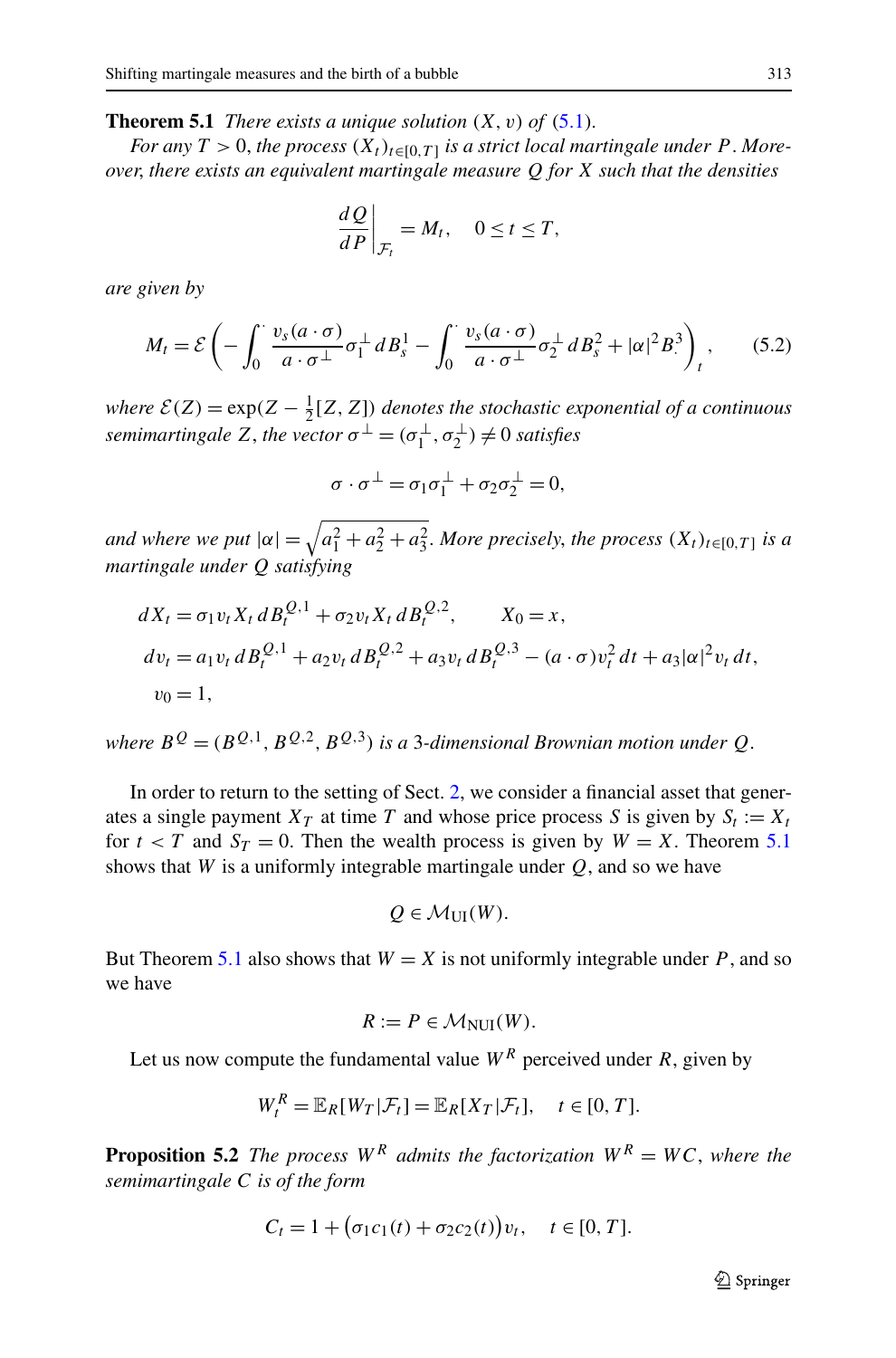*The time-dependent coefficients are given by*

<span id="page-17-1"></span>
$$
c_1(t) = \mathbb{E}_R \left[ \frac{1}{v_t} \int_0^{T-t} e^{X_u} v_{u+t} d\tilde{B}_u^1 \right],
$$
  
\n
$$
c_2(t) = \mathbb{E}_R \left[ \frac{1}{v_t} \int_0^{T-t} e^{X_u} v_{u+t} d\tilde{B}_u^2 \right],
$$
\n(5.3)

*and satisfy*

<span id="page-17-2"></span>
$$
\sigma_1 c_1(t) + \sigma_2 c_2(t) < 0 \tag{5.4}
$$

*for any*  $t \in [0, T)$ .

*Proof* The process *X* is given by the stochastic exponential

$$
X_t = \mathcal{E}\left(\int_0^{\cdot} \sigma_1 v_s dB_s^1 + \int_0^{\cdot} \sigma_2 v_s dB_s^2\right)_t, \quad t \in [0, T].
$$

Thus

$$
\frac{X_T}{X_t} = \exp\biggl(\int_t^T \sigma_1 v_s \, dB_s^1 + \int_t^T \sigma_2 v_s \, dB_s^2 - \frac{1}{2} \int_t^T (\sigma_1^2 + \sigma_2^2) v_s^2 \, ds\biggr) \n= \exp\biggl(v_t \int_t^T \sigma_1 \frac{v_s}{v_t} \, dB_s^1 + v_t \int_t^T \sigma_2 \frac{v_s}{v_t} \, dB_s^2 - \frac{1}{2} v_t^2 \int_t^T (\sigma_1^2 + \sigma_2^2) (\frac{v_s}{v_t})^2 \, ds\biggr).
$$

Clearly, we can write

$$
W_t^R = X_t \mathbb{E}_R \left[ \frac{X_T}{X_t} \bigg| \mathcal{F}_t \right] = W_t C_t,
$$

where

<span id="page-17-0"></span>
$$
C_t := \mathbb{E}_R \left[ \frac{X_T}{X_t} \middle| \mathcal{F}_t \right] \tag{5.5}
$$

for  $t \in [0, T]$ . Note that

$$
\frac{v_u}{v_t} = \exp\left(a_1(B_u^1 - B_t^1) + a_2(B_u^2 - B_t^2) + a_3(B_u^3 - B_t^3) - \frac{1}{2}|\alpha|^2(t - u)\right)
$$

is independent of  $\mathcal{F}_t$  for  $T \ge u \ge t$ . Fixing  $y := v_t$  and writing

$$
Y_u = \sigma_1 y \int_t^{t+u} \frac{v_s}{v_t} dB_s^1 + \sigma_2 y \int_t^{t+u} \frac{v_s}{v_t} dB_s^2 - \frac{1}{2} (\sigma_1^2 + \sigma_2^2) y^2 \int_t^{t+u} (\frac{v_s}{v_t})^2 ds,
$$

for  $u \ge 0$ , we have  $Y_0 = 0$  and

$$
Y_{T-t} = \sigma_1 y \int_t^T \frac{v_s}{v_t} dB_s^1 + \sigma_2 y \int_t^T \frac{v_s}{v_t} dB_s^2 - \frac{1}{2} (\sigma_1^2 + \sigma_2^2) y^2 \int_t^T \left(\frac{v_s}{v_t}\right)^2 ds.
$$

 $\mathcal{D}$  Springer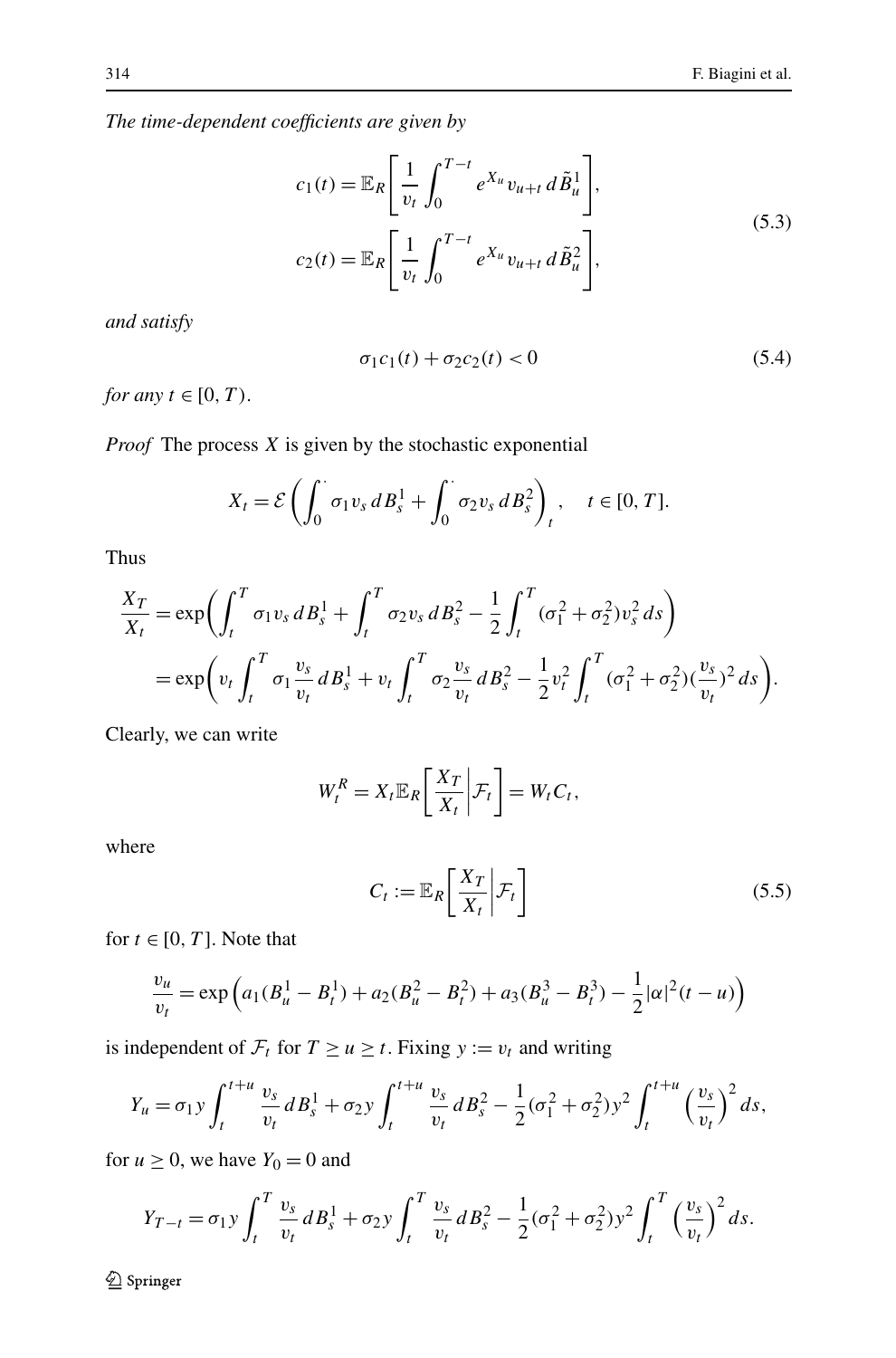Applying Itô's formula for the function  $f(x) = e^x$ , we obtain

$$
e^{Y_{T-t}} = e^{Y_0} + \int_0^{T-t} e^{Y_u} dY_u + \frac{1}{2} \int_0^{T-t} e^{Y_u} d[Y, Y]_u
$$
  
=  $e^{Y_0} + \sigma_1 y \int_0^{T-t} \frac{v_{u+t}}{v_t} e^{Y_u} d\tilde{B}_u^1 + \sigma_2 y \int_0^{T-t} \frac{v_{u+t}}{v_t} e^{Y_u} d\tilde{B}_u^2$ ,

where the Brownian motion  $\tilde{B} = (\tilde{B}^1, \tilde{B}^2)$  defined by  $\tilde{B}^i_u := B^i_{t+u} - B^i_t$ ,  $i = 1, 2$ , is independent of  $\mathcal{F}_t$ . For fixed  $v_t = y$ , the conditional expectation [\(5.5\)](#page-17-0) will thus be equal to the absolute expectation

$$
\mathbb{E}_R[e^{Y_{T-t}}] = 1 + \big(\sigma_1 c_1(t) + \sigma_2 c_2(t)\big)y,
$$

where  $c_1(t)$  and  $c_2(t)$  are given by ([5.3](#page-17-1)). It is shown in [\[24](#page-29-4)] that an application of Feller's explosion test yields  $W_t^R < W_t$  for any  $t \in [0, T)$ , and this implies [\(5.4\)](#page-17-2).  $\Box$ 

As before, we now consider the flow  $\mathcal{R} = (R_t)_{t \geq 0}$  defined by ([3.12](#page-10-0)) and the resulting bubble

$$
\beta^{\mathcal{R}} = W - W^{\mathcal{R}} = \xi(W - W^R).
$$

**Corollary 5.3** *If*  $a_3 = 0$ , *the process*  $W^R$  *is a submartingale under the measure Q*, *and so the behavior of the bubble β*<sup>R</sup> *is again described by Theorem* [3.9](#page-11-0).

*Proof* Let us verify the sufficient condition in Corollary [3.10.](#page-13-4) Since

$$
dC_t = (\sigma_1 c_1(t) + \sigma_2 c_2(t)) dv_t + \sigma_1 v_t dc_1(t) + \sigma_2 v_t dc_2(t),
$$

the local martingale part of the semimartingale *C* is given by

$$
M_t^C = \int_0^t a_1 (\sigma_1 c_1(s) + \sigma_2 c_2(s)) v_s dB_s^1 + \int_0^t a_2 (\sigma_1 c_1(s) + \sigma_2 c_2(s)) v_s dB_s^2.
$$

Since  $(5.2)$  $(5.2)$  $(5.2)$  implies

$$
M_t=-\int_0^t\frac{v_s(a\cdot\sigma)}{(a\cdot\sigma^\perp)}\sigma_1^\perp M_s\,dB_s^1-\int_0^t\frac{v_s(a\cdot\sigma)}{(a\cdot\sigma^\perp)}\sigma_2^\perp M_s\,dB_s^2,
$$

we obtain

$$
[M, C]_t = [M, M^c]_t = \int_0^t -(\sigma_1 c_1(s) + \sigma_2 c_2(s))(a \cdot \sigma) v_s^2 M_s ds.
$$

This is indeed an increasing process, since the integrand is strictly positive. In view of Corollary [3.10,](#page-13-4) we have thus shown that  $\beta^{\mathcal{R}}$  is a local submartingale under *R*.  $\Box$ 

Let us now modify the model in such a way that condition  $(3.18)$  $(3.18)$  $(3.18)$  is no longer satisfied. To this end we choose the parameters such that

$$
\frac{|\alpha|^2}{(a \cdot \sigma)} > 1,
$$

 $\circledcirc$  Springer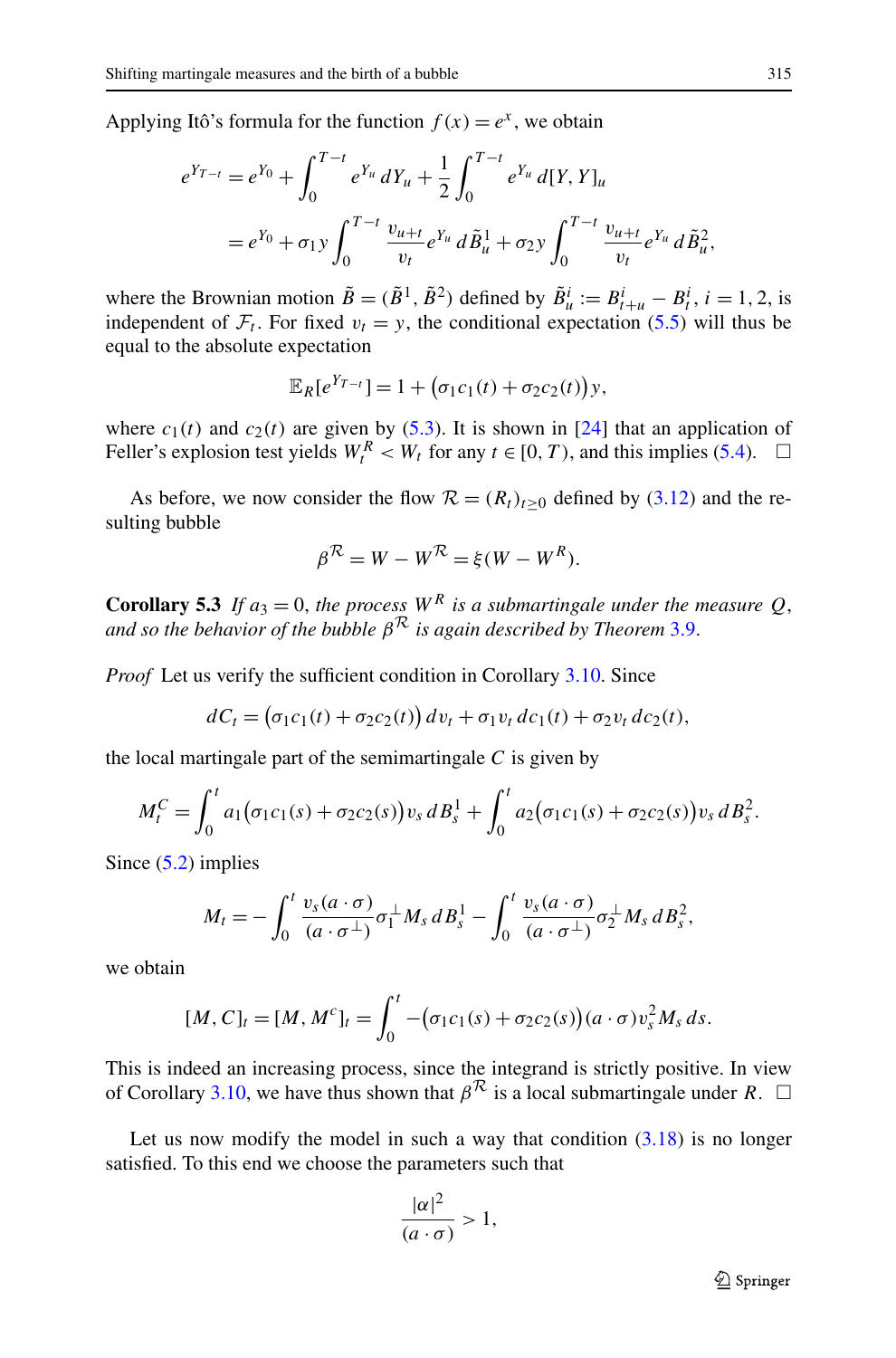and we introduce the stopping time

$$
\tau := \inf \left\{ t > 0 : v_t = \frac{|\alpha|^2}{(a \cdot \sigma)} \right\}.
$$

Consider a financial asset that generates a single payment  $X_{\tau_0}$  at time  $\tau_0 := T \wedge \tau$ and whose price process *S* is given again by  $S_t := X_t$  for  $t < \tau_0$  and  $S_t := 0$  for  $t \geq \tau_0$ . The wealth process is then given again by  $W = X$ .

**Proposition 5.4** *If*  $a_3 = 1$ *, the quadratic covariation* [*M*, *C*] *is a decreasing process, and so condition* [\(3.18](#page-12-2)) *is no longer satisfied*.

*Proof* By using the same computations as in the proof of Proposition [5.2](#page-16-0), we obtain

$$
dC_t = (\sigma_1 c_1(t) + \sigma_2 c_2(t)) dv_t + \sigma_1 v_t dc_1(t) + \sigma_2 v_t dc_2(t)
$$
  
= 
$$
(\sigma_1 c_1(t) + \sigma_2 c_2(t)) (a_1 v_t dB_t^1 + a_2 v_t dB_t^2 + v_t dB_t^3)
$$
  
+ 
$$
\sigma_1 v_t dc_1(t) + \sigma_2 v_t dc_2(t),
$$

where  $c_1(t)$  and  $c_2(t)$  are given by [\(5.3\)](#page-17-1). Hence the local martingale part of *C* is given by

$$
dM_t^C = (\sigma_1 c_1(t) + \sigma_2 c_2(t))(a_1 v_t dB_t^1 + a_2 v_t dB_t^2 + v_t dB_t^3).
$$

Therefore we obtain

$$
d[M^{C}, M]_{t} = -(\sigma_{1}c_{1}(t) + \sigma_{2}c_{2}(t))(a \cdot \sigma)v_{t}^{2}M_{t} dt + (\sigma_{1}c_{1}(t) + \sigma_{2}c_{2}(t))|a|^{2}v_{t}M_{t} dt = -(\sigma_{1}c_{1}(t) + \sigma_{2}c_{2}(t))(-|\alpha|^{2} + (a \cdot \sigma)v_{t})v_{t}M_{t} dt.
$$

<span id="page-19-0"></span>In view of ([5.4](#page-17-2)), the process is decreasing on [0,  $\tau_0$ ], since  $(a \cdot \sigma)v_t - |\alpha|^2 \le 0$  on  $[0, \tau_0]$ .

#### **6 The behavior of the** *R***-bubble under Q**

Let us return to the situation of Sect. [3,](#page-6-0) where the flow  $R$  is given by ([3.5](#page-8-4)) and [\(3.2\)](#page-7-0), and where the  $R$ -bubble is of the form

$$
\beta^{\mathcal{R}} = W - W^{\mathcal{R}} = \xi \beta^{R};
$$

cf. Lemma [3.4](#page-8-5). But now we change our point of view: instead of using the reference measure *R*, we are going the analyze the behavior of the R-bubble under *Q*.

Let us first focus on the *R*-bubble  $\beta^R = W - W^R = S - S^R$ . We retain our condition  $(3.17)$  $(3.17)$  $(3.17)$  that the fundamental wealth process  $W^R$  is a local submartingale under *Q*, and so its canonical decomposition is of the form

$$
W^R = M^Q + A^Q,
$$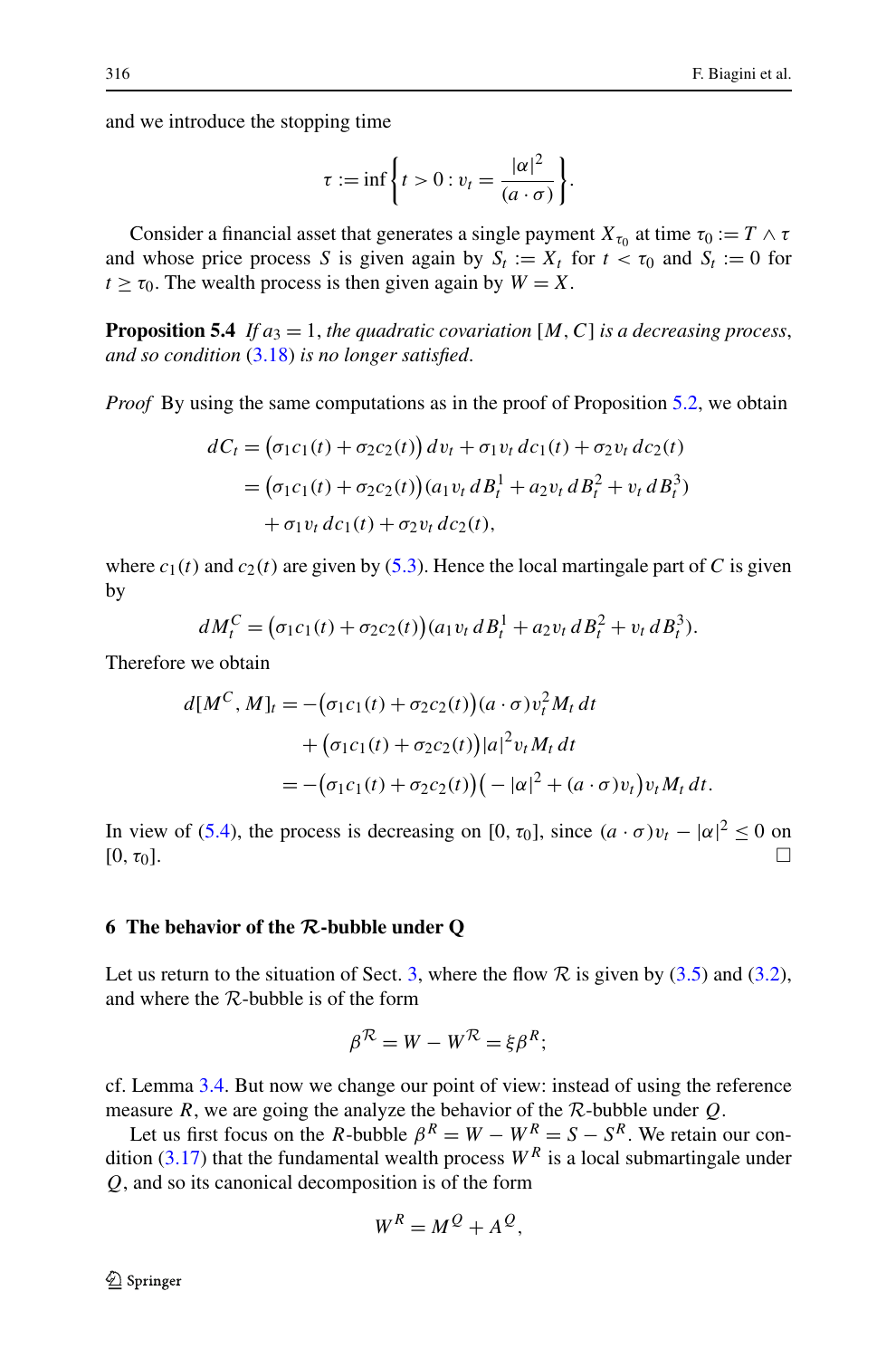where  $M^Q$  is a *Q*-local martingale and  $A^Q$  is an increasing continuous process of bounded variation.

**Proposition 6.1** *Under condition* ([3.17](#page-11-4)), *the R-bubble β<sup>R</sup> is a uniformly integrable supermartingale under Q*. *More precisely*, *β<sup>R</sup> is the Q-potential generated by the increasing process*  $A^Q$ , *that is*,

<span id="page-20-0"></span>
$$
\beta_t^R = \mathbb{E}_R\big[A_\infty^Q - A_t^Q\big|\mathcal{F}_t\big], \quad t \ge 0. \tag{6.1}
$$

*Proof* Since *W* is uniformly integrable under *Q* and dominates both  $M^Q$  and  $\beta^R$ , the *R*-bubble

$$
\beta^R = W - W^R = (W - M^Q) - A^Q
$$

is a uniformly integrable *Q*-supermartingale. Moreover,

$$
\mathbb{E}_{Q}[M_{\infty}^{Q}|\mathcal{F}_{t}]=\mathbb{E}_{Q}[W_{\infty}-A_{\infty}|\mathcal{F}_{t}]=W_{t}-\mathbb{E}_{Q}[A_{\infty}^{R}|\mathcal{F}_{t}],
$$

and this implies  $(6.1)$  $(6.1)$  $(6.1)$ .

Let us denote by  $\tilde{M}$  the *Q*-martingale

$$
\tilde{M}_t := \frac{1}{M_t} = \frac{dR}{dQ}\bigg|_{\mathcal{F}_t}, \quad t \ge 0,
$$

<span id="page-20-1"></span>and let us represent the R-bubble in the form

$$
\beta^{\mathcal{R}} = \tilde{\xi} \tilde{\beta}^{R},
$$

where  $\tilde{\xi} := \xi M$  and  $\tilde{\beta}^R := \beta^R \tilde{M}$ .

**Lemma 6.2** *The process*  $\tilde{\beta}^R = \beta^R \tilde{M}$  *is a local martingale under Q*. *Under condition* [\(3.17\)](#page-11-4), *the processes*  $[\tilde{\beta}^R, \tilde{M}]$  *and*  $[\beta^R, \tilde{M}]$  *are both increasing.* 

*Proof* The local martingale property of  $\beta^R$  under *R* translates into the local martingale property of  $\tilde{\beta}^R$  under *Q*. Under condition [\(3.17\)](#page-11-4), the process  $[\beta^R, M]$  is decreas-ing; see [\(3.19\)](#page-12-3). Applying Itô's formula to  $\tilde{\beta}^R = \beta^R \tilde{M}$  and  $\tilde{M} = M^{-1}$ , we obtain

$$
d[\tilde{\beta}^R, \tilde{M}] = -\frac{1}{M^3} d[\beta^R, M] + \frac{1}{M^4} \beta^R d[M, M]
$$

and so  $[\tilde{\beta}^R, \tilde{M}]$  is increasing. Moreover,

$$
d[\beta^R, \tilde{M}] = -\frac{1}{M^2} d[\beta^R, M],
$$

and so  $\lbrack \beta^R, \tilde{M} \rbrack$  is increasing.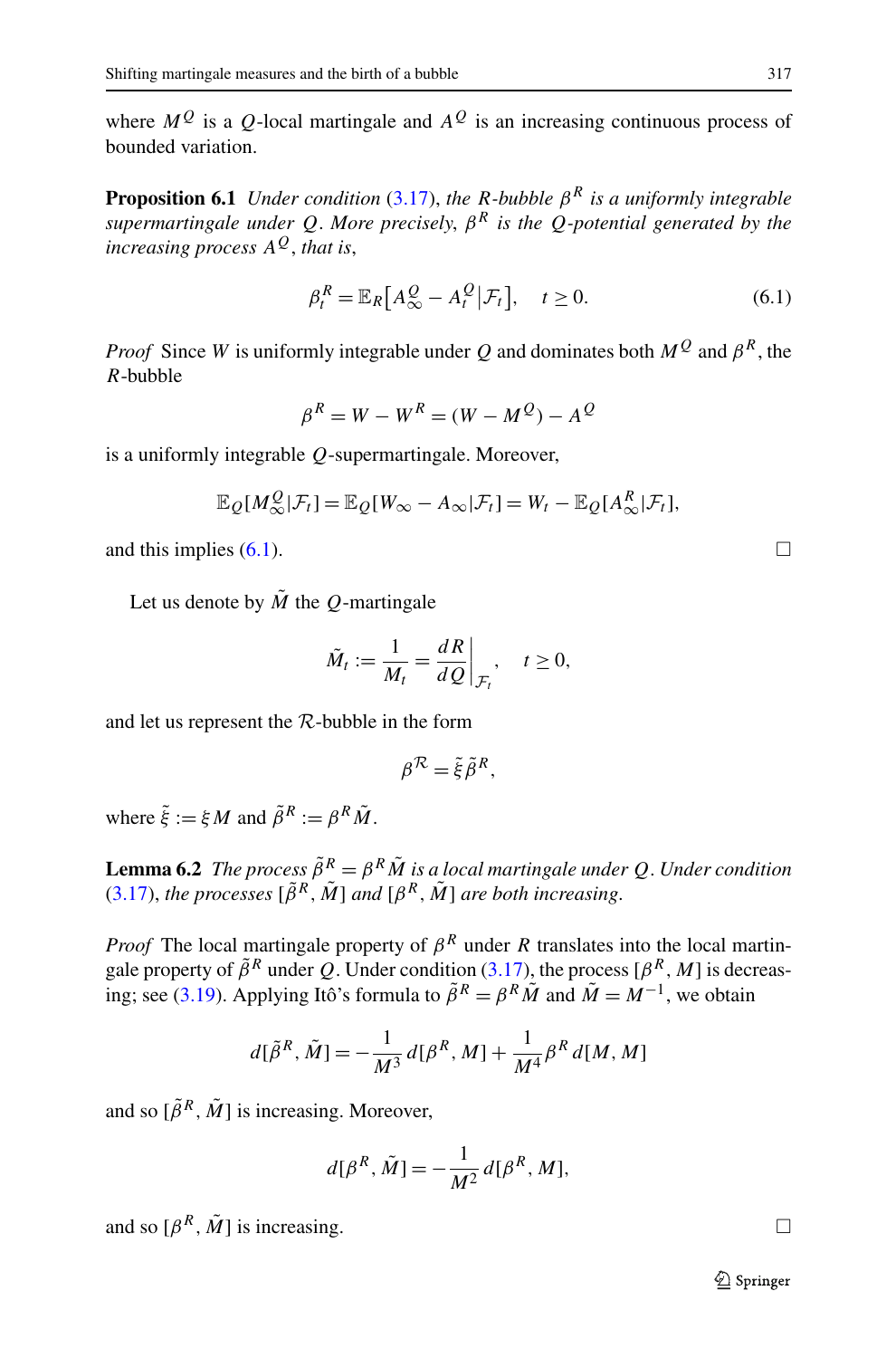From now on, we consider the special case where the flow  $\mathcal{R} = (R_t)_{t>0}$  is of the form ([3.12](#page-10-0)), i.e.,

<span id="page-21-0"></span>
$$
R_t = (1 - \lambda_t)Q + \lambda_t R,
$$

where  $(\lambda_t)_{t\geq 0}$  is an increasing càdlàg function that takes values in [0, 1] and starts in  $\lambda_0 = 0$ . In particular, the process  $\xi$  is now given by ([3.13](#page-10-2)).

**Proposition 6.3** *The process*  $\tilde{\xi} = \xi M$  *is a submartingale under Q. More precisely, the Doob–Meyer decomposition of ξ*˜ *under Q is given by*

<span id="page-21-2"></span>
$$
\tilde{\xi}_t = \tilde{M}^{\xi} + \tilde{A}^{\xi} \tag{6.2}
$$

*with*

$$
d\tilde{M}^{\xi} = -\frac{\lambda^2}{(\lambda \tilde{M} + (1 - \lambda))^2} d\tilde{M}
$$

*and*

$$
d\tilde{A}^{\xi} = \frac{1}{(\lambda \tilde{M} + (1 - \lambda))^2} d\lambda + \frac{\lambda^3}{(\lambda \tilde{M} + (1 - \lambda))^3} d[\tilde{M}, \tilde{M}].
$$
 (6.3)

*Proof* Note that

<span id="page-21-1"></span>
$$
\tilde{\xi}_t = \tilde{g}(\tilde{M}_t, \lambda_t),
$$

where

$$
\tilde{g}(x, y) = \frac{y}{xy + (1 - y)}
$$

is convex in  $x \in (0, \infty)$  and increasing in  $y \in [0, 1]$ . As in the proof of Lemma [3.8](#page-11-5), it follows that  $\tilde{\xi}$  is a *Q*-submartingale. The explicit form of its Doob–Meyer decomposition is obtained by applying Itô's formula, using

$$
\tilde{g}_x(x, y) = -\frac{y^2}{(xy + (1 - y))^2}, \qquad \tilde{g}_y(x, y) = \frac{1}{(xy + (1 - y))^2}
$$
\n(6.4)

and

$$
\tilde{g}_{xx}(x, y) = \frac{2y^3}{(xy + (1 - y))^3}.
$$
\n(6.5)

 $\Box$ 

Let us now describe the behavior of the R-bubble  $\beta^R = \xi \beta^R = \tilde{\xi} \tilde{\beta}^R$  under the measure *Q*.

**Proposition 6.4** *Under Q the* R*-bubble has the canonical decomposition*

$$
\beta^{\mathcal{R}} = \tilde{M}^{\mathcal{R}} + \tilde{A}^{\mathcal{R}},
$$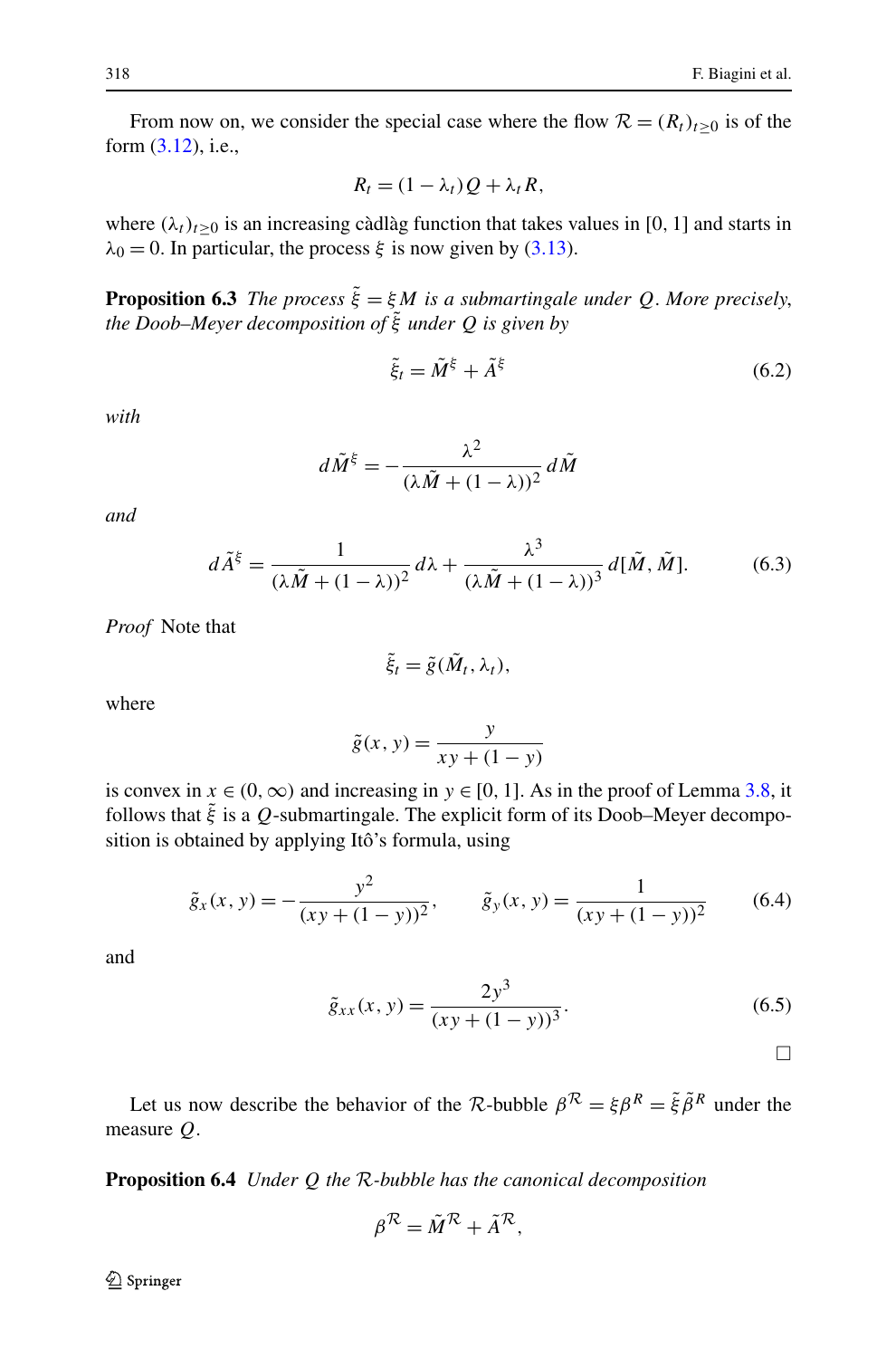*where the local martingale*  $\tilde{M}^R$  *is given by* 

<span id="page-22-0"></span>
$$
d\tilde{M}^{\mathcal{R}} = \tilde{\xi} d\tilde{\beta}^{R} + \tilde{\beta}^{R} dM^{\tilde{\xi}}.
$$

*The process*  $\tilde{A}^{\mathcal{R}}$  *takes the form* 

$$
d\tilde{A}^{\mathcal{R}} = \frac{\tilde{M}}{\lambda \tilde{M} + (1 - \lambda)} (\beta^{R} d\lambda - dD),
$$
\n(6.6)

*where D denotes the increasing process given by*

$$
dD = \frac{\lambda^2 (1 - \lambda)\beta^R}{\tilde{M}(\lambda \tilde{M} + (1 - \lambda))} d[\tilde{M}, \tilde{M}] + \lambda^2 d[\beta^R, \tilde{M}].
$$

*Proof* Applying integration by parts to  $\beta^R = \tilde{\xi} \tilde{\beta}^R$  and using the Doob–Meyer de-composition ([6.2](#page-21-0)) of  $\tilde{\xi}$ , we obtain

$$
d\beta^{\mathcal{R}} = \tilde{\xi} d\tilde{\beta}^{R} + \tilde{\beta}^{R} d\tilde{\xi} + d[\tilde{\beta}^{R}, \tilde{\xi}]
$$
  
=  $(\tilde{\xi} d\tilde{\beta}^{R} + \tilde{\beta}^{R} d\tilde{M}^{\xi}) + (\tilde{\beta}^{R} d\tilde{A}^{\xi} + d[\tilde{\beta}^{R}, \tilde{\xi}])$   
=  $d\tilde{M}^{\mathcal{R}} + d\tilde{A}^{\mathcal{R}}.$ 

In view of Lemma [6.2](#page-20-1),  $\tilde{M}^R$  is a local martingale under Q, and so the finite variation part is given by  $\tilde{A}^R$ . Since  $\tilde{\xi} = \tilde{g}(\tilde{M}, \lambda)$  and  $\tilde{\beta}^R = \beta^R \tilde{M}$ , we obtain

$$
d[\tilde{\beta}^R, \tilde{\xi}] = \tilde{g}(\tilde{M}, \lambda) d[\tilde{\beta}^R, \tilde{M}] = \tilde{g}_x(\tilde{M}, \lambda) (\beta^R d[\tilde{M}, \tilde{M}] + \tilde{M}[\beta^R, \tilde{M}]).
$$

Combined with  $(6.4)$  and  $(6.3)$  $(6.3)$  $(6.3)$ , this yields

$$
d\tilde{A}^{R} = \frac{\beta^{R}\tilde{M}}{(\lambda\tilde{M} + (1 - \lambda))^{2}} d\lambda + \frac{\beta^{R}\tilde{M}\lambda^{3}}{(\lambda\tilde{M} + (1 - \lambda))^{3}} d[\tilde{M}, \tilde{M}]
$$
  

$$
- \frac{\beta^{R}\lambda^{2}}{(\lambda\tilde{M} + (1 - \lambda))^{2}} d[\tilde{M}, \tilde{M}] - \frac{\lambda^{2}\tilde{M}}{(\lambda\tilde{M} + (1 - \lambda))^{2}} d[\beta^{R}, \tilde{M}]
$$
  

$$
= \frac{\beta^{R}\tilde{M}}{(\lambda\tilde{M} + (1 - \lambda))^{2}} d\lambda - \frac{\beta^{R}\lambda^{2}(1 - \lambda)}{(\lambda\tilde{M} + (1 - \lambda))^{3}} d[\tilde{M}, \tilde{M}]
$$
  

$$
- \frac{\lambda^{2}\tilde{M}}{(\lambda\tilde{M} + (1 - \lambda))^{2}} d[\beta^{R}, \tilde{M}]
$$
  

$$
= \frac{\tilde{M}}{(\lambda\tilde{M} + (1 - \lambda))^{2}} (\beta^{R} d\lambda - dD).
$$

Note that the process  $D$  is indeed increasing due to Lemma [6.2](#page-20-1).  $\Box$ 

**Definition 6.5** We say that the  $\mathcal{R}$ -bubble  $\beta^{\mathcal{R}}$  behaves locally as a strict  $Q$ -submartingale in a given random period if  $\tilde{A}^{\mathcal{R}}$  is strictly increasing in that period.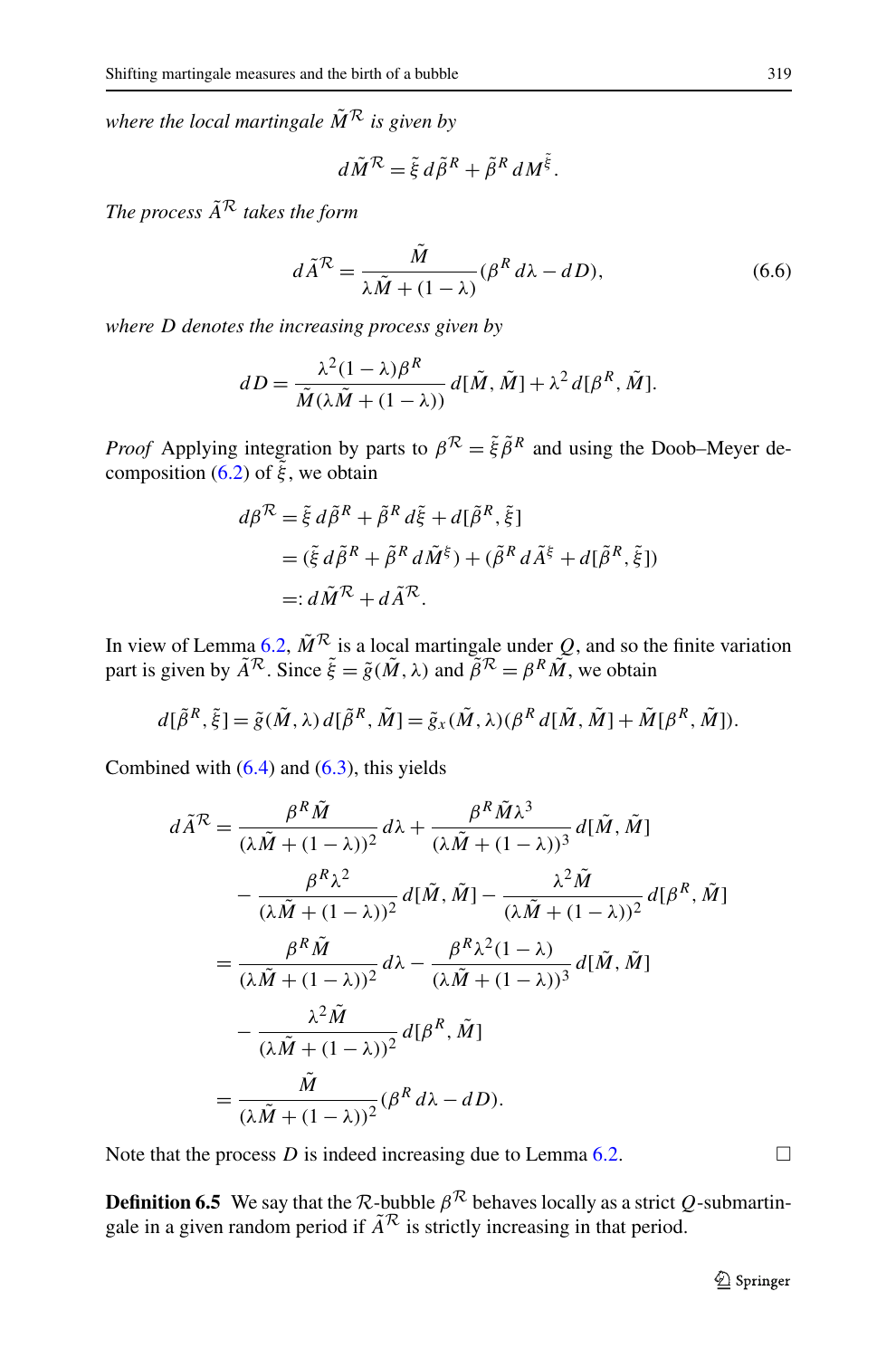The preceding proposition shows that the R-bubble behaves like a *Q*-supermartingale in periods where *λ* stays constant. In order to induce a strict submartingale behavior under *Q*, the increase in  $\lambda$  must be strong enough to compensate for the increase in *D*. Typically this will be the case during the initial period when the  $\mathcal{R}$ bubble is born, as long as  $\lambda$  and hence *D* still remain small enough to be compensated by the initial increase of *λ*.

Let us illustrate the qualitative behavior of the  $R$ -bubble under  $Q$  in the specific situation of the Delbaen–Schachermayer example in Sect. [4](#page-13-0). According to [\(4.5\)](#page-15-2), the *R*-bubble now takes the form

<span id="page-23-0"></span>
$$
\beta^R = (W - a) \left( 1 - \frac{1}{b} M \right). \tag{6.7}
$$

Since  $[W, \tilde{M}] = 0$  and  $d[M, \tilde{M}] = -\tilde{M}^{-2} d[\tilde{M}, \tilde{M}]$ , the increasing process  $[\beta^R, \tilde{M}]$ is given by

$$
d[\beta^{R}, \tilde{M}] = \frac{1}{b}(W - a)\tilde{M}^{-2} d[\tilde{M}, \tilde{M}].
$$
 (6.8)

Let us denote by

<span id="page-23-1"></span>
$$
\phi = \frac{d\lambda}{d[\tilde{M}, \tilde{M}]}
$$

the density of the absolutely continuous part of  $\lambda$  with respect to  $[\tilde{M}, \tilde{M}]$ .

**Corollary 6.6** *The* R*-bubble behaves locally as a strict Q-submartingale in periods where*

$$
\phi_t > \lambda_t^2 \bigg( 1 - \lambda_t \big( 1 - \frac{1}{b} \bigg) \bigg) \bigg( \tilde{M}_t - \frac{1}{b} \bigg)^{-1} \big( \lambda_t \tilde{M}_t + (1 - \lambda_t) \big)^{-1} . \tag{6.9}
$$

*Proof* In view of ([6.6](#page-22-0))–([6.8](#page-23-0)) and after cancellation of the common term  $W - a$ , the condition  $d\tilde{A}^R > 0$  takes the form

$$
\left(1-\frac{1}{b}M_t\right)\phi_t \geq \lambda_t^2(1-\lambda_t)\left(1-\frac{1}{b}M_t\right)\tilde{M}_t^{-1}\left(\lambda_t\tilde{M}_t + (1-\lambda_t)\right)^{-1} + \frac{\lambda_t^2}{b}\tilde{M}_t^{-2}.
$$

Multiplying by  $\tilde{M}_t(\lambda_t \tilde{M}_t + (1 - \lambda_t))$ , we obtain

$$
\left(\tilde{M}_t-\frac{1}{b}\right)(\lambda_t\tilde{M}_t+(1-\lambda_t))\phi_t\geq \lambda_t^2\bigg(1-\lambda_t\bigg(1-\frac{1}{b}\bigg)\bigg).
$$

Let us now consider the special case where the martingale  $X^{(2)}$  in Sect. [4](#page-13-0) is of the form  $dX^{(2)} = X^{(2)} dB$  for some Brownian motion *B*. Then  $d[\tilde{M}, \tilde{M}] = \tilde{M}^2 dt$  up to the stopping time  $\tau$  introduced in Sect. [4](#page-13-0).

Let  $\lambda$  be continuous and piecewise differentiable with right-continuous derivative  $\lambda'$ . Then the density  $\phi$  is given by  $\phi = \tilde{M}^{-2}\lambda'$ . Introducing the functions

$$
f(x,t) := \left(1 - \frac{1}{b}x\right) \left(\lambda(t) + \left(1 - \lambda(t)\right)x\right) \lambda'(t)
$$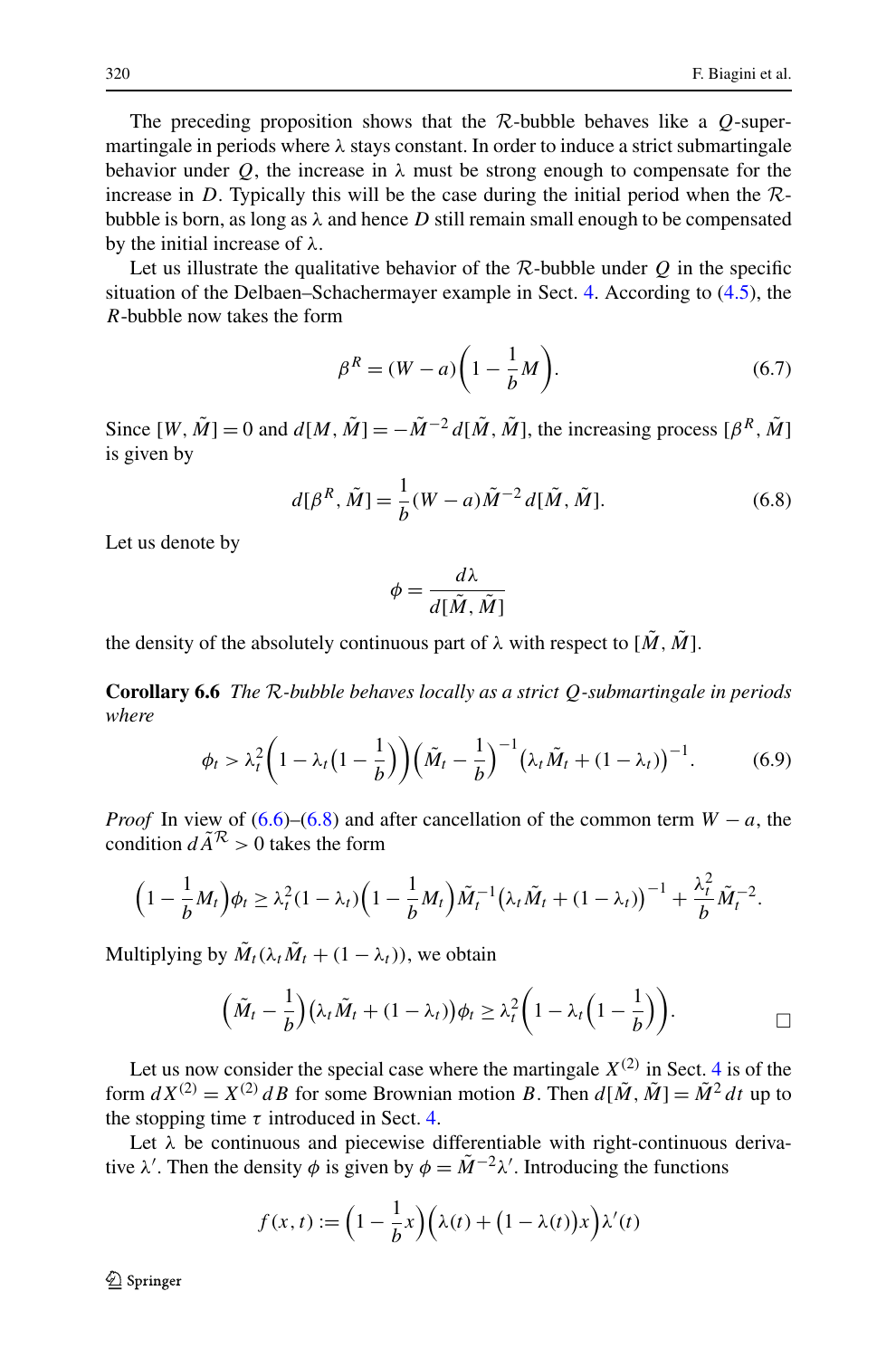and

$$
h(t) := \lambda^2(t)\big(1 - \lambda(t)\big)\bigg(1 - \frac{1}{b}\bigg),
$$

we can now describe the behavior of the R-bubble under *Q* as follows.

**Corollary 6.7** *Up to time*  $\tau$ , *the* R-bubble  $\beta^R$  *behaves locally as a strict Q-submartingale as long as the process*  $(M_t, t)$  *stays in the domain* 

$$
D_+ := \{(x, t) : f(x, t) > h(t)\},\
$$

*and as a strict supermartingale under Q as long as it stays in*

$$
D_{-} := \{(x, t) : f(x, t) < h(t)\}.
$$

*In particular, if*  $\lambda'(0) > 0$ *, then*  $\beta^{\mathcal{R}}$  *behaves as a strict*  $Q$ *-submartingale up to the exit time*

$$
\sigma := \inf\{t > 0 : (M_t, t) \notin D_+\} > 0
$$

*from*  $D_+$ .

*Proof* In our special situation, [\(6.9\)](#page-23-1) amounts to the condition  $f(M_t, t) > h(t)$ , and the condition  $f(M_t, t) < h(t)$  is equivalent to  $d\tilde{A}^R < 0$ . Note that  $\lambda'(0) > 0$  implies  $(1, 0) ∈ D<sub>+</sub>$ , hence  $(M<sub>t</sub>, t) ∈ D<sub>+</sub>$  for small enough *t*, and so the exit time from *D*<sub>+</sub> is strictly positive.  $\Box$ 

<span id="page-24-0"></span>**Acknowledgements** The authors would like to thank two referees and an Associate Editor for a very careful reading and a number of helpful comments. In part the results were obtained while the second author was Visiting Professor at the Department of Mathematics of LMU Munich, and the support of LMU for these visits through the funds of the Excellence Initiative is gratefully acknowledged.

### **Appendix**

This section contains the proof of Theorem [5.1](#page-16-1). We proceed as in the proof of Theorem 3.3 in  $[24]$  $[24]$ . Note first that there exists a unique solution  $(X, v)$  of  $(5.1)$  $(5.1)$  $(5.1)$ . Indeed, the process  $v$  satisfies the 1-dimensional stochastic differential equation

<span id="page-24-1"></span>
$$
dv_t = |\alpha|v_t \, dW_t, \quad 0 \le t \le T,\tag{A.1}
$$

with respect to the Brownian motion

$$
W_t = |\alpha|^{-1} (\alpha_1 B_t^1 + \alpha_2 B_t^2 + \alpha_3 B_t^3).
$$

It follows that  $(A.1)$  $(A.1)$  admits a unique solution  $v = \mathcal{E}(|\alpha|W)$ . Therefore X is uniquely determined as the stochastic exponential of the square integrable process

$$
\int_0^{\cdot} \sigma_1 v_s dB_s^1 + \int_0^{\cdot} \sigma_2 v_s dB_s^2.
$$

 $\mathcal{D}$  Springer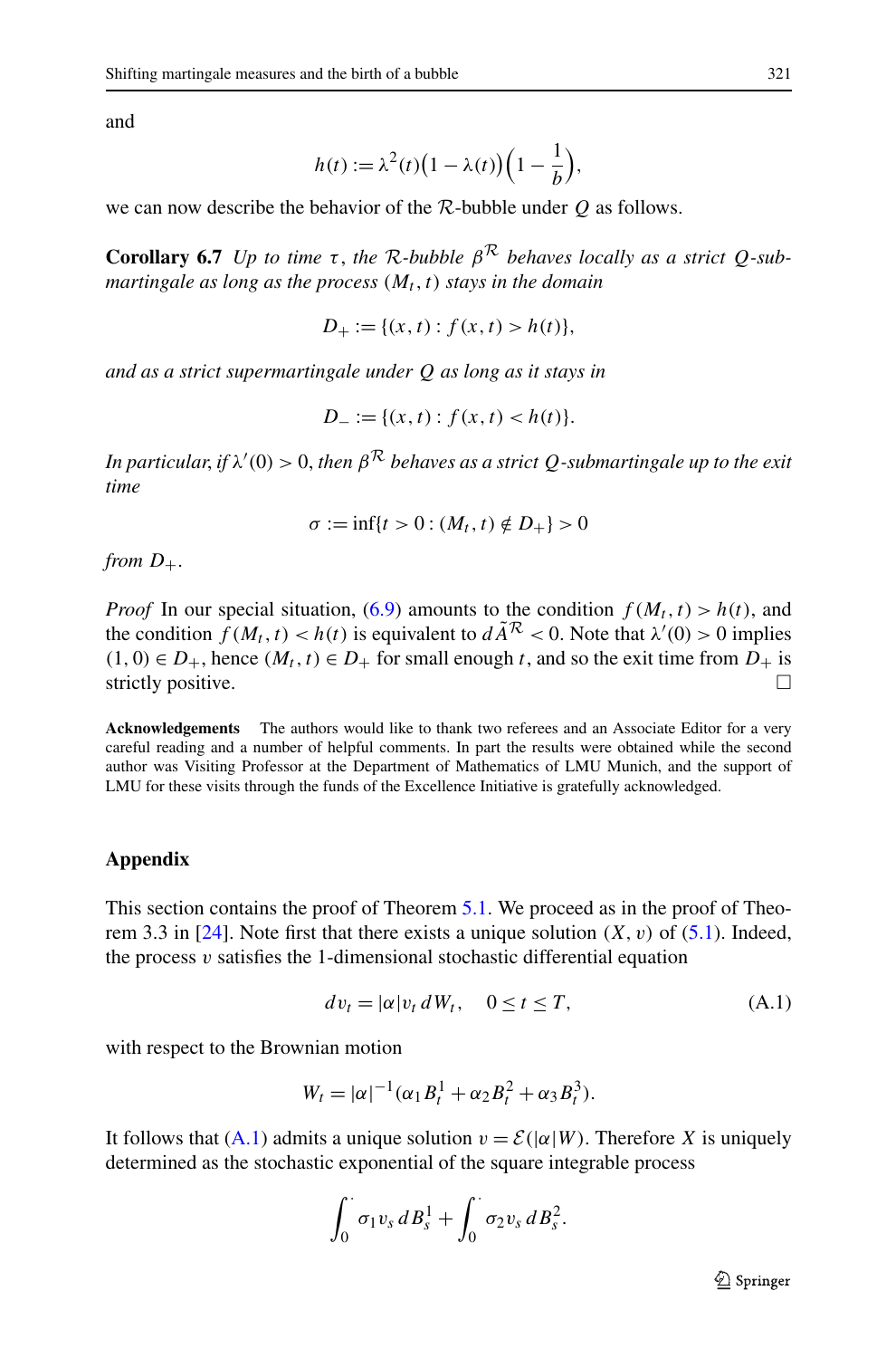Let us now show that  $(X_t)_{t \in [0,T]}$  is a strict local martingale under *P*. It follows from Lemma 4.2 of [[24\]](#page-29-4) that the expectation of the local martingale *X* under *P* can be computed as

$$
\mathbb{E}_P[X_T] = X_0 P[w_t \text{ does not explode on } [0, T]],
$$

where  $(w_t)_{t \in [0, T]}$  is given by

$$
dw_t = a_1 w_t dB_t^1 + a_2 w_t dB_t^2 + a_3 w_t dB_t^3 + (a \cdot \sigma) w_t^2 dt, \qquad w_0 = 1.
$$

Then we have

<span id="page-25-1"></span><span id="page-25-0"></span>
$$
dw_t = |\alpha|w_t dW_t + (a \cdot \sigma)w_t^2 dt.
$$
 (A.2)

It follows from Lemma 4.3 of [[24\]](#page-29-4) that the unique solution of ([A.2](#page-25-0)) explodes to  $+\infty$  in finite time with positive probability. This implies that  $\mathbb{E}_P[X_T] < X_0$ , and therefore *X* is a strict local martingale under *P* .

Now we have to prove that the process  $(M_t)_{t \in [0,T]}$  is indeed a Radon–Nikodým density process, i.e., that it is a true martingale under the measure *P* . It follows from Lemma 4.2 of  $[24]$  $[24]$  that the expectation under *P* of  $M_T$  is given by

$$
\mathbb{E}_P[M_T] = M_0 P[\hat{v}_t \text{ does not explode on } [0, T]], \tag{A.3}
$$

where  $(\hat{v}_t)_{t \in [0,T]}$  satisfies

$$
d\hat{v}_t = a_1 \hat{v}_t \, dB_t^1 + a_2 \hat{v}_t \, dB_t^2 + a_3 \hat{v}_t \, dB_t^3 - (a \cdot \sigma)(\hat{v}_t)^2 \, dt + a_3 |\alpha|^2 \hat{v}_t \, dt
$$
  
=  $|\alpha| \hat{v}_t \, dW_t - (a \cdot \sigma)(\hat{v}_t)^2 \, dt + a_3 |\alpha|^2 \hat{v}_t \, dt.$ 

The explosion time of  $(\hat{v}_t)_{t \in [0,T]}$  is given by

$$
\tau_{\infty} = \inf\{t \ge 0 : \hat{v}_t \notin (0, \infty)\}.
$$

We apply Feller's test to  $\hat{v}$  (see Sect. 5.5 of Karatzas and Shreve [\[18](#page-28-20)]) in order to prove that

$$
P[\tau_{\infty} = +\infty] = P[\hat{v}_t \text{ does not explode on } [0, T]] = 1.
$$

To this end we compute the scale function

$$
p(x) = \int_1^x \exp\bigg(-2\int_1^y \frac{-(a\cdot\sigma)z^2 + a_3|\alpha|^2 z}{|\alpha|^2 z^2} dz\bigg) dy,
$$

and examine the limits  $\lim_{x \downarrow 0} p(x)$  and  $\lim_{x \uparrow \infty} p(x)$ .

We distinguish two cases:

Case 1:  $a_3 = 0$ . We have

$$
p(x) = \int_1^x \exp\left(\frac{2(a \cdot \sigma)}{|\alpha|^2} \int_1^y dz\right) dy
$$
  
=  $k \int_1^x \exp\left(\frac{2(a \cdot \sigma)y}{|\alpha|^2}\right) dy = k_1 \frac{|\alpha|^2}{2(a \cdot \sigma)} \exp\left(\frac{2(a \cdot \sigma)x}{|\alpha|^2}\right) - k_2$ 

 $\mathcal{D}$  Springer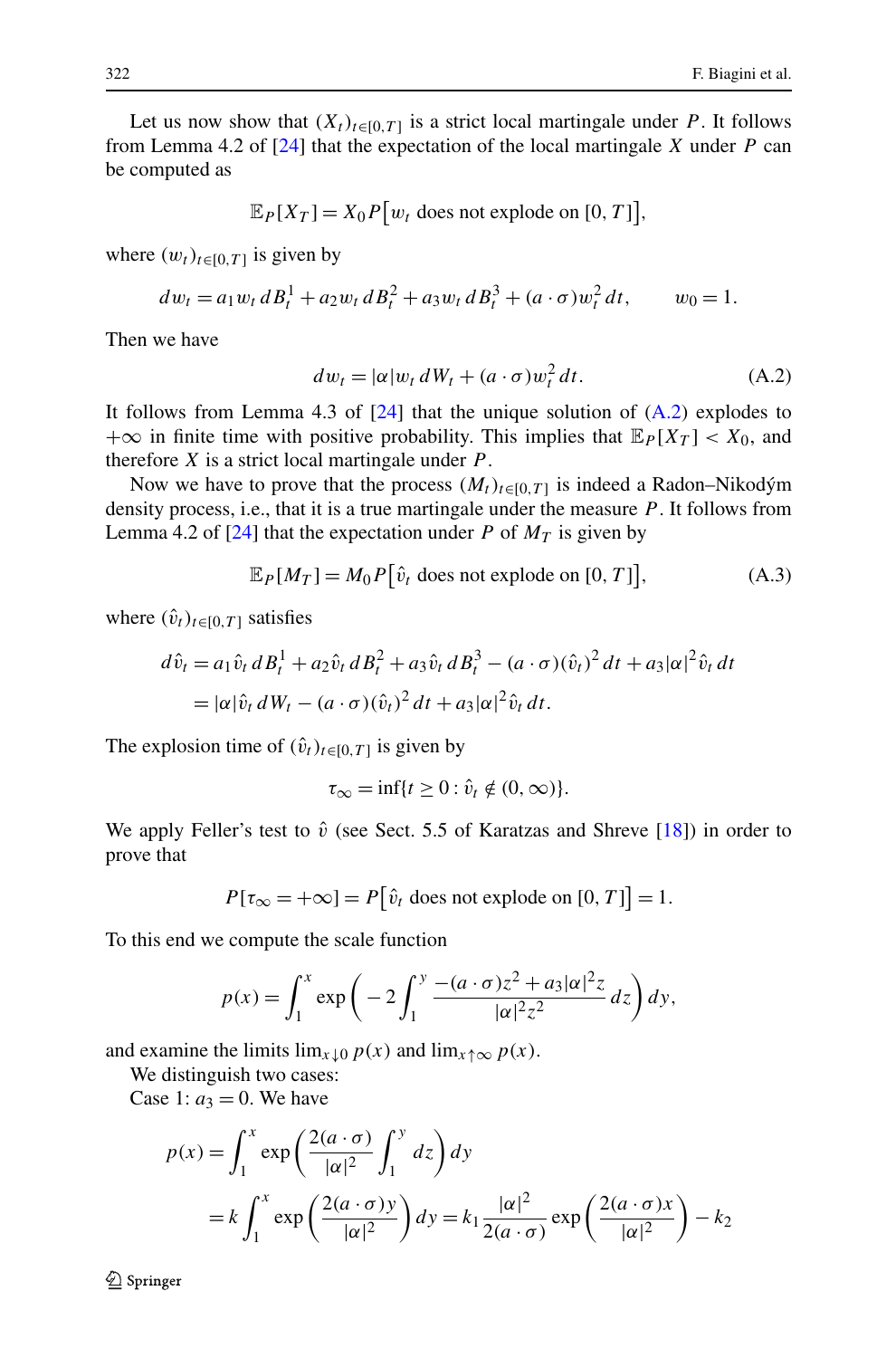with  $k, k_1, k_2 \in \mathbb{R}_+$ . Clearly

$$
\lim_{x \uparrow \infty} p(x) = +\infty,
$$

since  $a \cdot \sigma > 0$ . Therefore it follows from Problem 5.27 of [[18\]](#page-28-20) that

$$
u(\infty) = +\infty,
$$

where

$$
u(x) = \int_1^x p'(y) \int_1^y \frac{2}{p'(z) |\alpha|^2 z^2} dz dy.
$$

Furthermore

$$
\lim_{x \to 0+} p(x) = k_1 \frac{|\alpha|^2}{2(a \cdot \sigma)} - k_2 > -\infty.
$$

As required by Feller's test, we now compute

$$
\lim_{x \to 0+} u(x) = \lim_{x \to 0+} \int_{1}^{x} p'(y) \int_{1}^{y} \frac{2}{|\alpha|^{2} z^{2} p'(z)} dz dy
$$
  
\n
$$
= \lim_{x \to 0+} \int_{1}^{x} \frac{2}{|\alpha|^{2} z^{2} p'(z)} \int_{z}^{x} p'(y) dy dz
$$
  
\n
$$
= \lim_{x \to 0+} \int_{1}^{x} \frac{2}{|\alpha|^{2} z^{2}} \exp\left(-\frac{2(a \cdot \sigma) z}{|\alpha|^{2}}\right) \int_{z}^{x} \exp\left(\frac{2(a \cdot \sigma) y}{|\alpha|^{2}}\right) dy dz
$$
  
\n
$$
\geq \lim_{x \to 0+} e^{-\frac{2(a \cdot \sigma)}{|\alpha|^{2}}} \int_{1}^{x} \frac{2}{|\alpha|^{2} z^{2}} \int_{z}^{x} dy dz
$$
  
\n
$$
= \lim_{x \to 0+} \left(e^{-\frac{2(a \cdot \sigma)}{|\alpha|^{2}}} \frac{2}{|\alpha|^{2}} \int_{1}^{x} \frac{1}{z^{2}} (x - z) dz\right)
$$
  
\n
$$
= e^{-\frac{2(a \cdot \sigma)}{|\alpha|^{2}}} \frac{2}{|\alpha|^{2}} \lim_{x \to 0+} (-\log x - x + 1) = +\infty.
$$

Applying Theorem 5.29 of [\[18](#page-28-20)], we obtain

$$
P[\tau_{\infty} = +\infty] = 1.
$$

This shows that  $\hat{v}$  does not explode on [0, T]. In view of  $(A.3)$  $(A.3)$ , we have proved  $\mathbb{E}_P[M_T] = M_0$ . Thus the process  $(M_t)_{t \in [0,T]}$  is a true martingale, and we denote by  $Q \approx P$  the probability measure with the density process given by *M*.

Applying Girsanov's theorem, we see that under the measure *Q*, the bivariate process  $(X, v)$  satisfies

$$
dX_t = \sigma_1 v_t X_t dB_t^{Q,1} + \sigma_2 v_t X_t dB_t^{Q,2}, \qquad X_0 = x,
$$
  
\n
$$
dv_t = a_1 v_t dB_t^{Q,1} + a_2 v_t dB_t^{Q,2} - (a \cdot \sigma) v_t^2 dt, \qquad v_0 = 1.
$$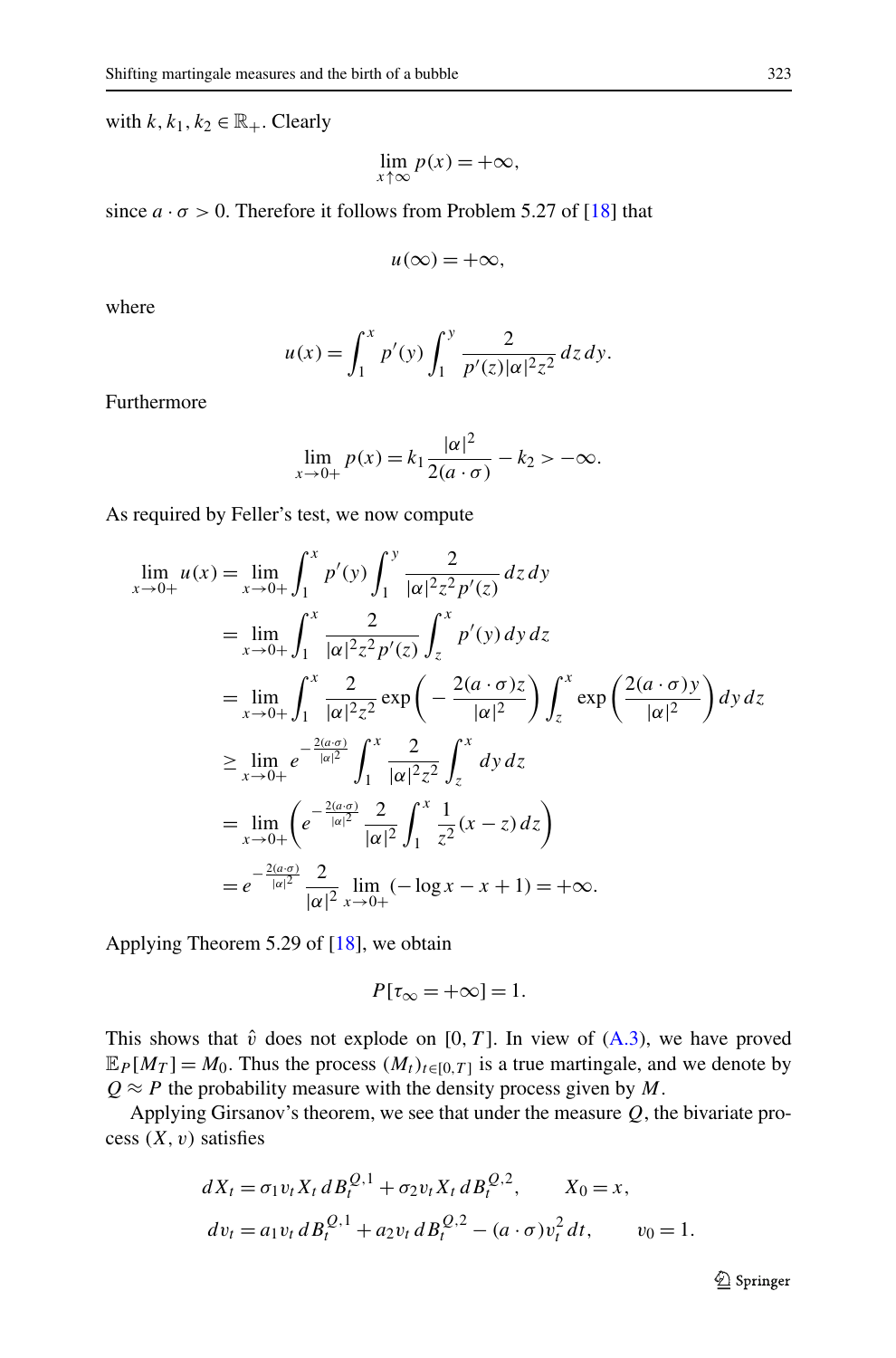Thus *X* is a positive local *Q*-martingale. To show that is a true martingale, it is enough to show that it has constant expectation. By applying Lemma 4.2 from [\[24](#page-29-4)], we obtain

$$
\mathbb{E}_{Q}[X_T] = X_0 Q[\bar{v}_t \text{ does not explode on } [0, T]],
$$

where

<span id="page-27-0"></span>
$$
d\bar{v}_t = a_1 \bar{v}_t \, dB_t^1 + a_2 \bar{v}_t \, dB_t^2. \tag{A.4}
$$

Since  $(A.4)$  has linear coefficients, it follows from Remark 5.19 in [[18\]](#page-28-20) that it has a non-exploding solution. Therefore  $(X_t)_{t \in [0,T]}$  is a  $Q$ -martingale.

Case 2:  $a_3 = 1$ . The scale function is in this case equal to

$$
p(x) = \int_0^x \exp\left(-2\int_1^y \frac{-(a\cdot\sigma)z^2 + |\alpha|_3^2z}{|\alpha|^2 z^2} dz\right) dy
$$
  
=  $k \int_1^x \exp\left(2\frac{(a\cdot\sigma)y}{|\alpha|^2}\right) y^{-2} dy$ ,

where  $k \in \mathbb{R}_+$ . We examine the limits  $\lim_{x \downarrow 0} p(x)$  and  $\lim_{x \uparrow \infty} p(x)$ . We have

$$
\lim_{x \downarrow 0} p(x) = \lim_{x \downarrow 0} k \int_1^x \exp\left(2\frac{(a \cdot \sigma)y}{|\alpha|^2}\right) y^{-2} dy = -\infty.
$$

Then it follows from Problem 5.27 of [\[18](#page-28-20)] that

$$
u(0+) = +\infty,
$$

where

$$
u(x) = \int_1^x p'(y) \int_1^y \frac{2}{p'(z) |\alpha|^2 z^2} dz dy.
$$

Furthermore, we have

$$
\lim_{x \uparrow \infty} p(x) = \lim_{x \uparrow \infty} k \int_1^x \exp\left(2\frac{(a \cdot \sigma)y}{|\alpha|^2}\right) y^{-2} dy = +\infty.
$$

Then it follows from Problem 5.27 of [\[18](#page-28-20)] that

$$
u(\infty) = +\infty.
$$

Applying Theorem 5.29 of [\[18](#page-28-20)], we obtain

$$
P[\tau_{\infty} = +\infty] = 1.
$$

Therefore  $\hat{v}$  does not explode on [0, T]. Thus the process *M* is a true martingale.

Applying Girsanov's theorem, we see that under the measure *Q*, the bivariate process  $(X, v)$  satisfies

$$
dX_t = \sigma_1 v_t X_t dB_t^{1,Q} + \sigma_2 v_t X_t dB_t^{2,Q}, \quad t \in [0, T],
$$
  
\n
$$
dv_t = a_1 v_t dB_t^{1,Q} + a_2 v_t dB_t^{2,Q} + v_t dB_t^{3,Q} - (a \cdot \sigma) v_t^2 dt + |\alpha|^2 v_t dt.
$$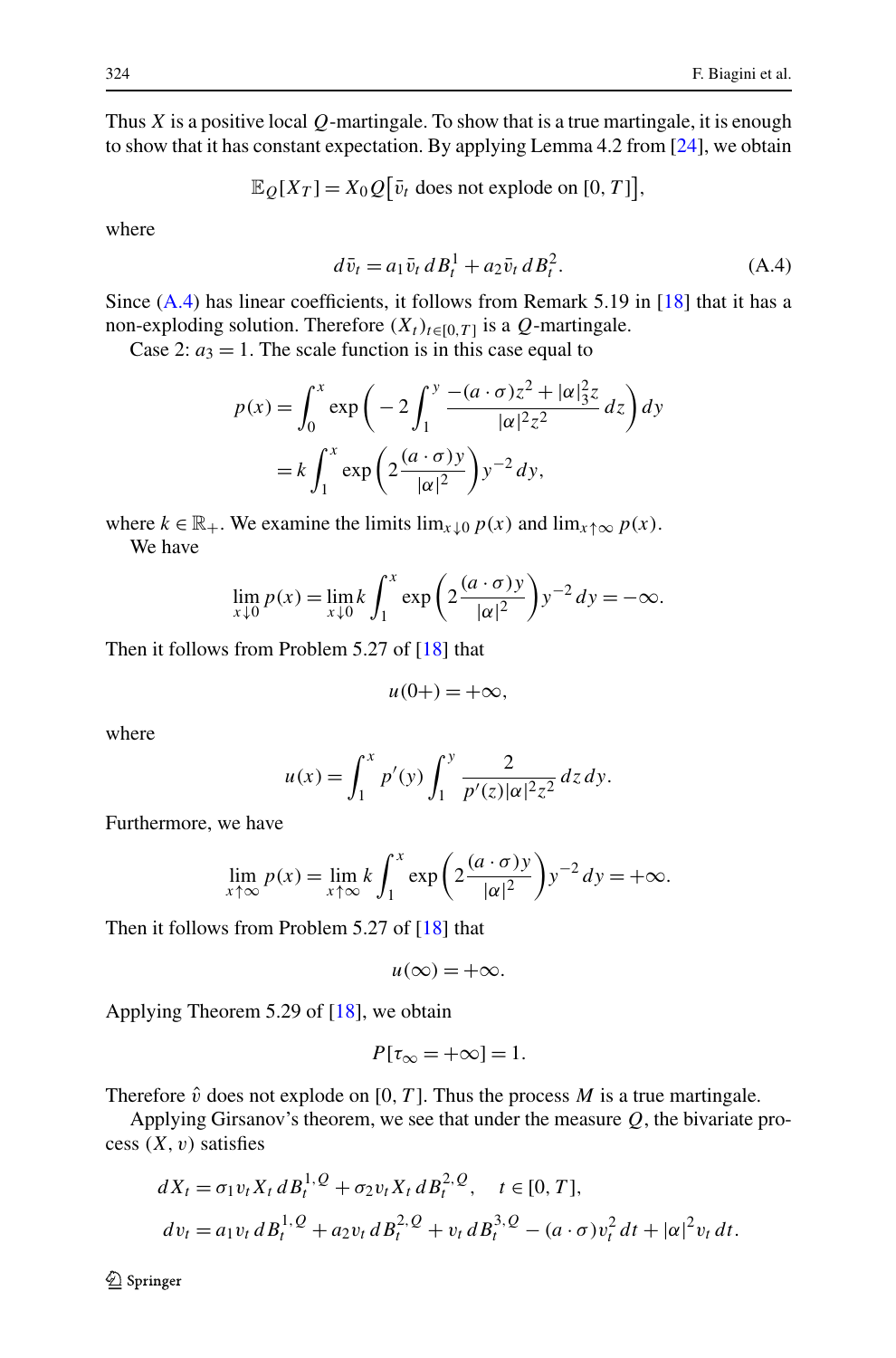Thus *X* is a positive local *Q*-martingale. As in the previous case, in order to show that is a true martingale, it is enough to show that it has constant expectation. By applying Lemma 4.2 from [[24\]](#page-29-4), we obtain

<span id="page-28-21"></span>
$$
\mathbb{E}_{Q}[X_T] = X_0 Q[\hat{w}_t \text{ does not explode on } [0, T]],
$$

<span id="page-28-2"></span>where

$$
d\hat{w}_t = a_1 \hat{w}_t \, dB_t^{1,Q} + a_2 \hat{w}_t \, dB_t^{2,Q} + \hat{w}_t \, dB_t^{3,Q} + |\alpha|^2 \hat{w}_t \, dt. \tag{A.5}
$$

<span id="page-28-19"></span><span id="page-28-15"></span><span id="page-28-6"></span>Due to the linearity of the coefficients, it follows from Remark 5.19 in [\[18](#page-28-20)] that  $(A.5)$  $(A.5)$  $(A.5)$ has a non-exploding solution. Therefore  $(X_t)_{t\in[0,T]}$  is a *Q*-martingale.

#### <span id="page-28-18"></span><span id="page-28-17"></span>**References**

- 1. Abreu, D., Brunnermeier, M.K.: Bubbles and crashes. Econometrica **71**, 173–204 (2003)
- <span id="page-28-1"></span>2. Bouchard, B., Nutz, M.: Arbitrage and duality in non-dominated discrete-time models. Preprint, available at [arXiv:1305.6008v1](http://arxiv.org/abs/arXiv:1305.6008v1) (2013)
- <span id="page-28-3"></span>3. Carr, P., Fisher, T., Ruf, J.: On the hedging of options on exploding exchange rates. Finance Stoch. doi[:10.1007/s00780-013-0218-3](http://dx.doi.org/10.1007/s00780-013-0218-3). To appear
- <span id="page-28-16"></span>4. Cox, A.M.G., Hobson, D.G.: Local martingales, bubbles and option prices. Finance Stoch. **9**, 477–492 (2005)
- <span id="page-28-0"></span>5. Delbaen, F., Schachermayer, W.: A general version of the fundamental theorem of asset pricing. Math. Ann. **300**, 463–520 (1994)
- <span id="page-28-8"></span>6. Delbaen, F., Schachermayer, W.: A simple counter-example to several problems in the theory of asset pricing. Math. Finance **8**, 1–12 (1998)
- <span id="page-28-7"></span>7. DeLong, J.B., Shleifer, A., Summers, L., Waldmann, R.: Noise trader risk in financial markets. J. Polit. Econ. **98**, 703–738 (1990)
- <span id="page-28-9"></span>8. Föllmer, H., Horst, U., Kirman, A.: Equilibria in financial markets with heterogeneous agents: a probabilistic perspective. J. Math. Econ. **41**, 123–155 (2005)
- <span id="page-28-10"></span>9. Föllmer, H., Schied, A.: Stochastic Finance: An Introduction in Discrete Time, 3rd edn. De Gruyter Graduate. de Gruyter, Berlin (2010)
- <span id="page-28-12"></span><span id="page-28-11"></span>10. Harrison, J.M., Kreps, D.M.: Speculative investor behavior in a stock market with heterogeneous expectations. Q. J. Econ. **92**, 323–336 (1978)
- 11. Jarrow, R., Kchia, Y., Protter, P.: How to detect an asset bubble. SIAM J. Financ. Math. **2**, 839–865 (2011)
- <span id="page-28-4"></span>12. Jarrow, R., Madan, D.: Arbitrage, martingales and private monetary value. J. Risk **3**, 73–90 (2000)
- <span id="page-28-20"></span>13. Jarrow, R., Protter, P.: Forward and futures prices with bubbles. Int. J. Theor. Appl. Finance **12**, 901– 924 (2009)
- <span id="page-28-14"></span>14. Jarrow, R., Protter, P.: Foreign currency bubbles. Rev. Deriv. Res. **14**, 67–83 (2011)
- 15. Jarrow, R., Protter, P.: Relative asset price bubbles. Preprint, available at SSRN: [http://ssrn.com/](http://ssrn.com/abstract=2265465) [abstract=2265465](http://ssrn.com/abstract=2265465) (2013)
- <span id="page-28-13"></span><span id="page-28-5"></span>16. Jarrow, R., Protter, P., Shimbo, K.: Asset price bubbles in complete markets. In: Fu, M.C., et al. (eds.) Advances in Mathematical Finance. In Honor of Dilip B. Madan. Applied and Numerical Analysis, pp. 97–121. Birkhäuser, Basel (2007)
- 17. Jarrow, R., Protter, P., Shimbo, K.: Asset price bubbles in incomplete markets. Math. Finance **20**, 145–185 (2010)
- 18. Karatzas, I., Shreve, S.: Brownian Motion and Stochastic Calculus, 2nd edn. Graduate Texts in Mathematics. Springer, Berlin (2008)
- 19. Kardaras, C., Kreher, D., Nikeghbali, A.: Strict local martingales and bubbles. Preprint, available at [arXiv:1108.4177](http://arxiv.org/abs/arXiv:1108.4177) (2011)
- 20. Loewenstein, M., Willard, G.A.: Rational equilibrium asset-pricing bubbles in continuous trading models. J. Econ. Theory **91**, 17–58 (2000)
- 21. Pal, S., Protter, P.: Analysis of continuous strict local martingales via *h*-transforms. In: Stochastic Processes and Their Applications, vol. 120, pp. 1424–1443 (2010)